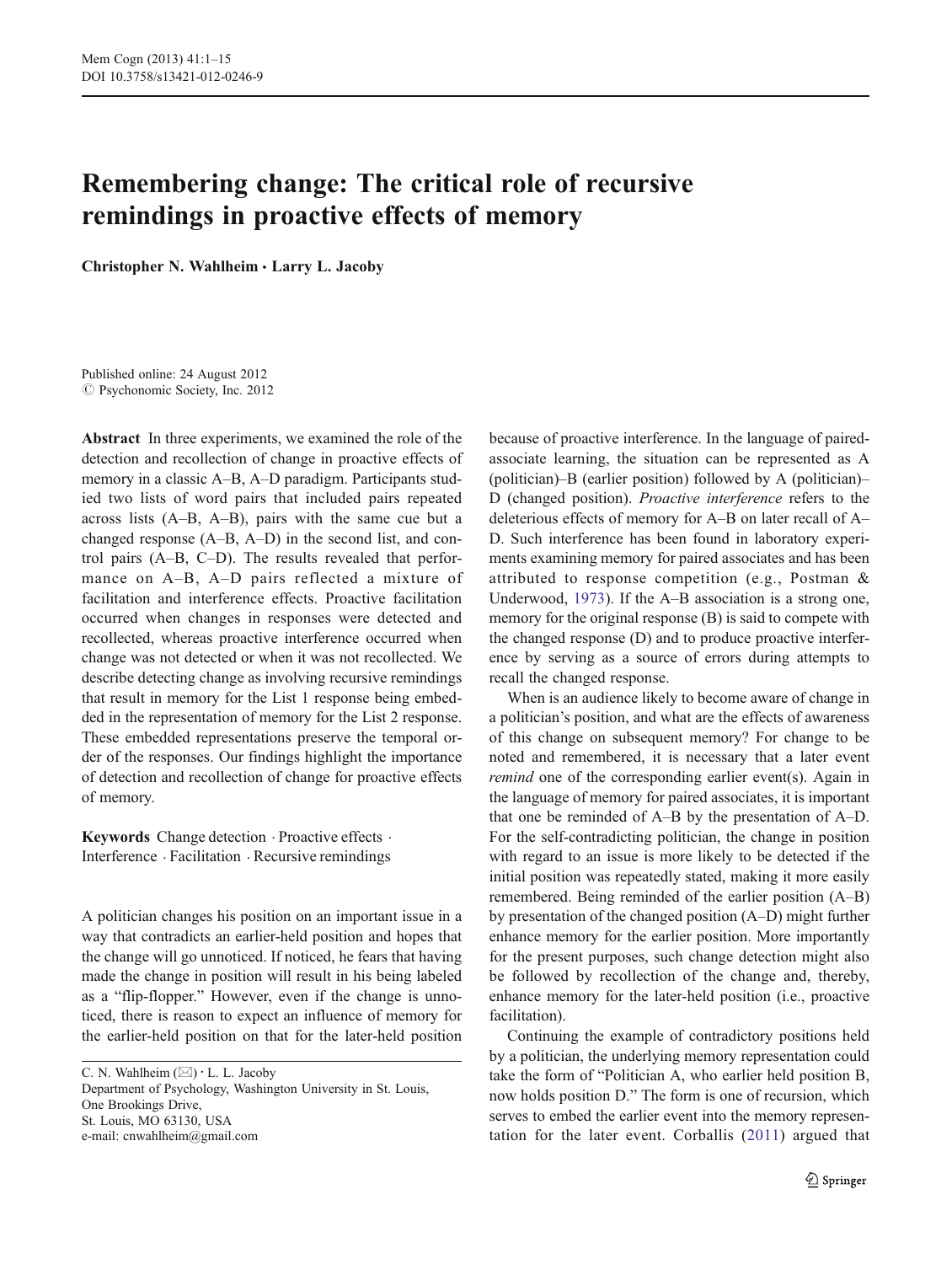memory is recursive and that its being so serves as the origin of language and thought. A recursive representation creates dependence between the original and changed responses, making it likely that they will later be recalled together. Also, as was noted by Hintzman ([2011\)](#page-13-0), recursive reminding preserves the temporal order of events. Because of these effects, we argue that recursive reminding can result in proactive facilitation of memory for the changed response (A–D). Although recursive remindings are sometimes spontaneous (Hintzman, [2011\)](#page-13-0), we hold that individual differences and task demands also play a role in the occurrence of recursive remindings (e.g., Jacoby, [1974\)](#page-13-0).

In the experiments reported here, we examined the effects of detection and memory for change with paired associates. To anticipate the results, we show that detection and memory for change produced proactive facilitation. Proactive facilitation is shown by memory for a second event (A–D) being superior to the memory that would be observed if the first event (A–B) had not occurred (i.e., a control condition). Increasing the number of presentations of A–B had the effect of increasing detection of change and, thereby, produced increased memory for A–D. In the absence of detection and memory for change, prior presentation of A–B reduced later memory of A–D (i.e., proactive interference). Before describing our experiments, we will briefly review the relevant literature.

Prior research has shown the importance of remindings for memory of the temporal order of events and for effects of repetitions. Judgments of recency are superior for related (e.g., queen–king) as compared to unrelated (e.g., spider– table) words (Hintzman, [2010;](#page-13-0) Tzeng & Cotton, [1980](#page-14-0); Winograd & Soloway, [1985\)](#page-14-0). This effect on memory for temporal order has been explained as being due to the presentation of the second member of a related pair (e.g., king) reminding participants of the first member of the pair (e.g., queen). Remindings also play a role in frequency judgments (Hintzman, [2004\)](#page-13-0) and in memory for semantic associates (e.g., Benjamin & Ross, [2010](#page-13-0)). For each of these cases, remindings are said to have their effect by embedding memory for the earlier event into that of the later event. Brain regions such as the left posterior hippocampus and parahippocampal cortex have been shown to be associated with individual differences in response integration and susceptibility to retroactive interference, suggesting potential biological correlates of remindings (e.g., Kuhl, Shah, DuBrow, & Wagner, [2010](#page-13-0)).

Of particular relevance to the present experiments, remindings are important for finding facilitative effects of repetitions. An early example of this can be seen in the paired-associate learning experiments by Asch, Rescorla, and Linder, as reported by Asch ([1969\)](#page-13-0). In their experiments, a single well-learned pair from a first list was included in a second list of pairs that was presented after a delay.

This form of presentation discouraged participants from recognizing the repetition in List 2, resulting in a small percentage of participants doing so. Participants who did not recognize the repeated pair as being such showed no advantage in memory for the repeated pairs, as compared to new pairs that only appeared in List 2. In contrast, participants who did recognize the repetition showed a facilitative effect. Furthermore, when another group was told about the repetition and encouraged to notice it prior to studying List 2, nearly every participant did so and showed a facilitative effect of repetition. Encouraging participants to notice the repetition can be described as encouraging them to engage in reminding. Similarly, Appleton-Knapp, Bjork, and Wickens ([2005\)](#page-13-0) showed the importance of reminding for the effect of spacing repetitions on memory for advertisements. Their results showed that study-phase retrievals (i.e., remindings) contributed to the benefit of spacing repetitions. At long spacings of repetitions, inducing variations in ads by changes in formatting or content reduced the effects of repetition by decreasing remindings of earlier variants of an ad (for further evidence of the importance of remindings for the effects of spacing repetitions, see Benjamin & Tullis, [2010](#page-13-0); Johnston & Uhl, [1976](#page-13-0)).

The above experiments provided evidence that judgments of temporal order and repetition effects are facilitated by remindings that result in detection and memory of consistency among events. Similarly, detection and memory for change might rely on reminding and produce facilitation effects. Experiments examining memory for paired associates in A–B, A–D paradigms have typically found proactive interference. However, several studies have shown that performance on A–B, A–D pairs does not differ from, or is even better than, performance on controls (e.g., Barnes & Underwood, [1959;](#page-13-0) Bruce & Weaver, [1973;](#page-13-0) E. Martin, [1968;](#page-14-0) Postman, [1964](#page-14-0); Robbins & Bray, [1974](#page-14-0)). We argue that these differences can be explained by variation in the probability of remindings and describe advantages of our recursiveremindings account over a mediation account of facilitation effects (e.g., Barnes & Underwood, [1959\)](#page-13-0).

Barnes and Underwood [\(1959](#page-13-0)) found retroactive facilitation effects by varying the similarity of responses in two lists. For an A–B, A–B' paradigm, the responses in List 2 were synonyms of the responses in List 1 (e.g., afraid, scared), whereas in an A–B, A–D paradigm the responses were unrelated. At test, participants recalled responses from both lists. For the A–B, A–D paradigm, recall of List 1 declined with increased numbers of trials on List 2, showing retroactive interference. In contrast, for the A–B, A–B' paradigm, recall of List 2 was nearly perfect after one trial, and recall of List 1 did not decline appreciably across increases in List 2 trials. Facilitation in the A–B, A–B' paradigm was explained as resulting from participants taking advantage of the strong associations between responses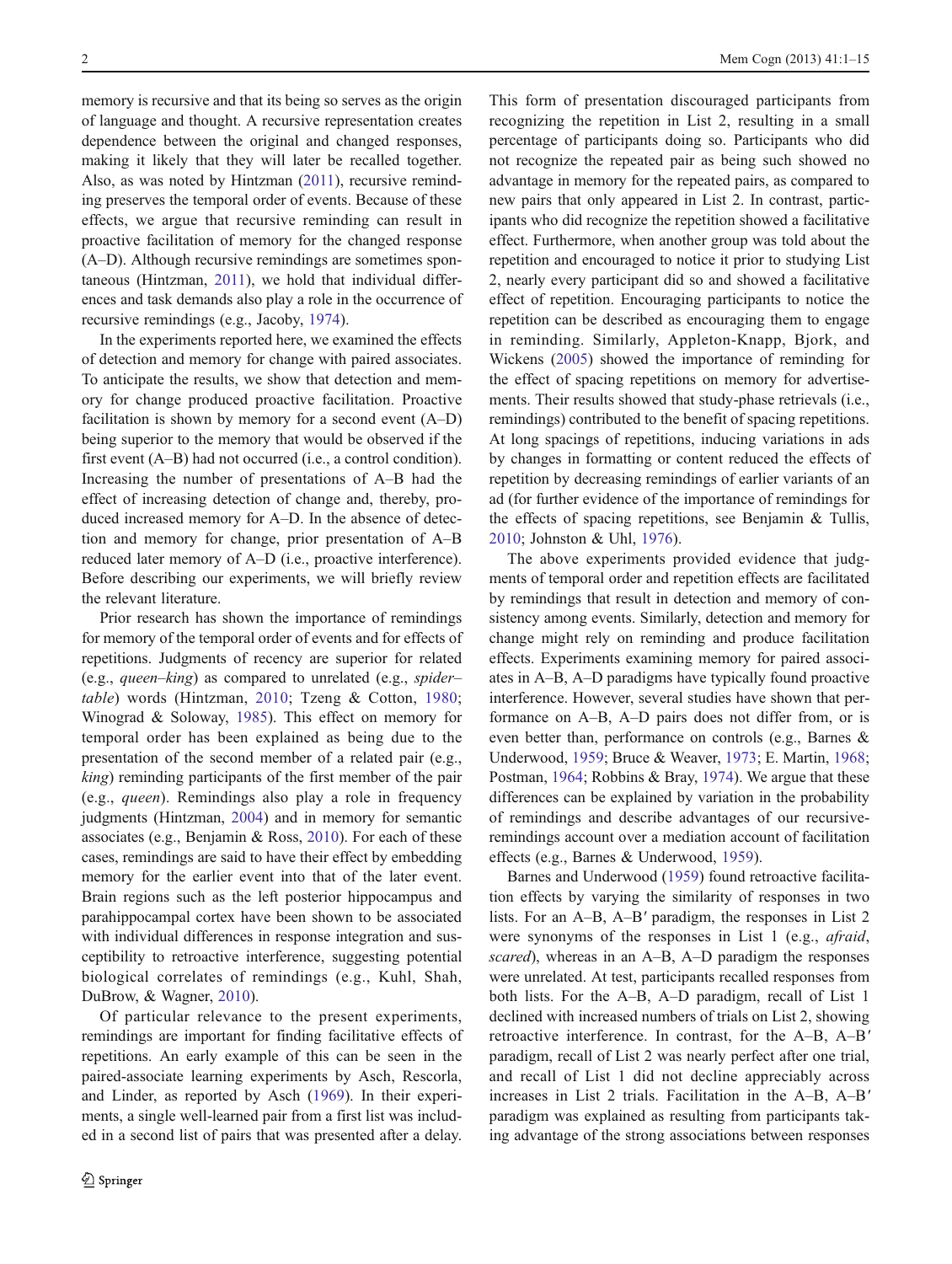by using List 1 responses to mediate their learning of the List 2 responses. That is, List 2 learning was said to be of the form A–B–B'. Support for this mediation account was provided by the finding that the List 1 response was more often recalled first, as would be expected if learning of the List 2 response was mediated by the List 1 response. Furthermore, nearly all participants reported using the List 1 response to help them remember the List 2 response.

It is important that participants were aware of using List 1 responses to aid their memory of List 2 responses in the Barnes and Underwood [\(1959](#page-13-0)) experiment. R. B. Martin and Dean [\(1964](#page-14-0)) provided direct evidence of the importance of such awareness for finding effects that have been attributed to mediation by associations. In their experiment, participants learned a list of A–B pairs and then learned a second list that contained pairs for which the response was a strong associate of a List 1 response (i.e., Barnes & Underwood's A–B, A–B' condition), as well as pairs for which the responses in the two lists were unrelated (i.e., Barnes & Underwood's A–B, A–D condition). Following the test of the second list, participants described how they had learned each pair. Results revealed an advantage for the A–B, A–B' pairs over A–B, A–D pairs only for A–B, A–B' pairs whose learning was reported as relying on memory of the List 1 response. R. B. Martin and Dean distinguished between explicit (aware) and implicit (unaware) mediation and concluded that their results showed no evidence of implicit mediation. The importance of awareness has led some (see Hall, [1971](#page-13-0), pp. 396–398) to doubt the existence of associative mediation of the sort credited for effects of strong associations between responses (e.g., Russell & Storms, [1955](#page-14-0)).

As an alternative to a mediation account, facilitation of memory for a changed response can be described as resulting from detection and later recollection of change. Doing so explains the importance of awareness of the relationship between the original and changed responses. By a memoryfor-change account, detection of change results from studyphase remindings that are available to conscious awareness. Awareness of change is important for facilitating performance because what is thought about an item during its presentation is what is encoded in memory. When change is detected, the earlier pair (A–B) is embedded into a representation of the later pair (A–D), preserving the order of the two responses (cf. Hintzman, [2010\)](#page-13-0). Recollection of the recursive reminding at test results in proactive facilitation. In contrast to mediation accounts of proactive facilitation (e.g., Barnes & Underwood, [1959\)](#page-13-0), the memory-for-change account predicts that proactive facilitation will not require the presence of a strong associative relationship between responses. Although it is likely necessary for there to be some potential relationship between responses in order to produce detection of change along with recursive encoding,

we predict that proactive facilitation can be found even when there is only a very weak or no preexperimental association between responses.

Whereas memory for change provides a means of preserving the order of events, a mediation account of proactive facilitation does not do so. A strong extraexperimental association between B and D does not by itself preserve information regarding the lists in which the responses occurred. Indeed, one might expect that a strong association between responses would reduce list differentiation and, thereby, result in List 1 responses more often intruding when participants are asked to recall List 2 responses. Results of this sort were reported by Young [\(1955\)](#page-14-0). In Young's experiments, the similarity of adjectives paired with a cue varied from low to medium to high. In a test of the proactive effects of earlier presentations, the number of intrusions of adjectives from earlier lists increased with the similarity of adjectives.

We forward a dual-process model that holds that proactive facilitation originates from recursive remindings that embed memory for a List 1 pairing (A–B) in memory for a List 2 pairing  $(A-D)$ , just as described for the selfcontradicting politician, rather than from mediation between responses. In doing so, we build on evidence showing the importance of awareness of repetition (remindings) for the magnitude of repetition effects (e.g., Appleton-Knapp et al., [2005](#page-13-0); Asch, [1969](#page-13-0)), but focus on the detection of change rather than on the detection of consistency (e.g., repetition). In the absence of detection and recollection of change, participants are held to rely on associative strength as a basis for responding (e.g., Postman & Underwood, [1973\)](#page-14-0), with the result that proactive interference is observed, whereas recollection of change results in proactive facilitation.

It is likely that a dual-process model is necessary to account for the effects of repetition and change. In that vein, Hintzman ([2004\)](#page-13-0) convincingly showed that judgments of frequency depend on recursive remindings. However, very dense amnesics also show an effect of repetition on frequency judgments, although they are unable to engage in recollection of the sort necessary to profit from remindings. For amnesics, increasing the frequency of presentation of an item increases both its judged frequency and recency, as does increasing the recency of presentation of an item. These results suggest that amnesics make both recency and frequency judgments on the basis of overall memory strength (Huppert & Piercy, [1978\)](#page-13-0) and support the possibility that repetition can result in a strengthening of memory that has relatively automatic effects, as well as in recursive remindings that rely on recollection.

It is difficult to separate the effects of recollection from those of automatic influences on frequency and recency judgments, because both serve to enhance performance. In contrast, arranging a situation such that the automatic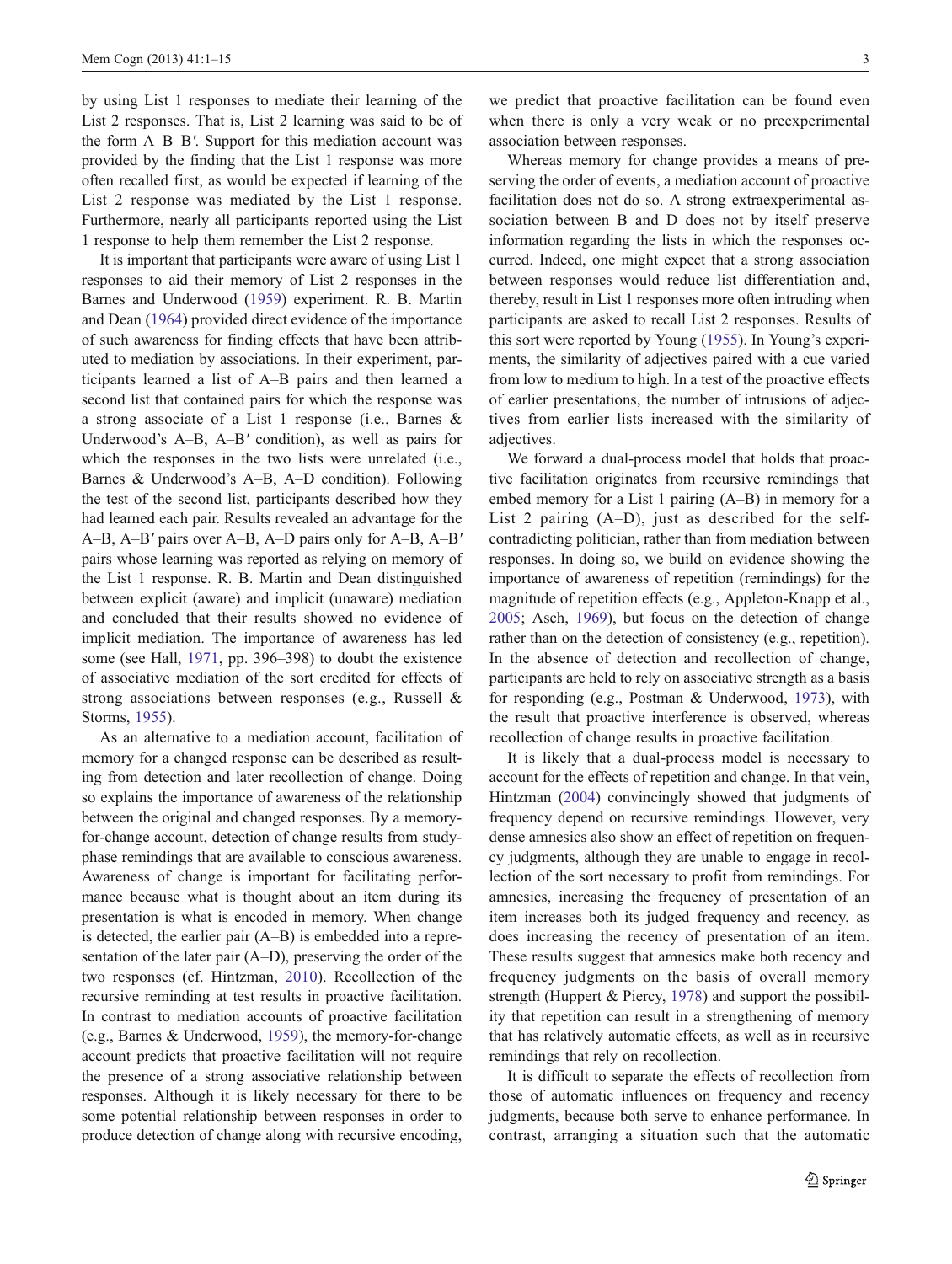<span id="page-3-0"></span>influences of memory produce an effect that is opposite to that produced by recollection has important advantages as a means of gaining evidence to support a dual-process model of memory (e.g., Jacoby, [1991](#page-13-0); for a review, see Yonelinas & Jacoby, [2012\)](#page-14-0). In this vein, strong support for a dualprocess model would be provided by findings that a change produces proactive facilitation when the change is detected and recollected but produces an opposite effect (i.e., proactive interference) in the absence of detection and recollection.

According to our dual-process model, the overall later recall of changed responses in an A–B, A–D paradigm reflects a mixture of proactive facilitation originating from recollection of change, encoded as a recursive reminding, and proactive interference originating from a more automatic basis for responding that reflects associative strength. To gain support for this claim, what is needed are means of measuring the detection and recollection of change. Next, we describe the procedure of Experiment 1 in order to introduce the measures of detection and recollection of change employed in our experiments.

In our experiments, we employed a within-participants manipulation of the correspondence between List 1 and List 2 pairs. List 2 included pairs that were the same as those in List 1 (A–B, A–B), pairs for which the response was changed between lists (A–B, A–D), and pairs for which neither member of the pair had appeared in List 1 (A–B, C–D). In contrast to the pairs used in investigations of mediation effects (e.g., Barnes & Underwood, [1959](#page-13-0)), the right-hand members of A–B and A–D pairs were, at most, weak preexperimental associates of one another. A–B pairs were presented either two or four times in List 1. Manipulating the relation between the pairs in the two lists allowed us to investigate change detection and memory for change. To measure detection of change during List 2, participants were instructed to indicate whether they noticed that a response paired with a cue presented in List 1 had changed between lists (i.e., A–B, A–D pairs). Furthermore, they were told to recall the List 1 response when they detected such a change.

At test, participants were provided with the left-hand member of each pair presented in List 2 and asked to recall the right-hand member of that pair. To measure recollection of change at the time of test, we employed a remindingsreport procedure. Participants were instructed that if another word came to mind prior to or simultaneously with a word that they produced as being a List 2 response, they were to report the word that came to mind. Reporting a List 1 response as having come to mind was treated as indicating that a reminding had occurred during List 2 study and was recollected at test. The rationale for doing so was that if change was recollected, the List 1 response would be expected to come to mind prior to or simultaneously with

the List 2 response because of the dependency created by the underlying recursive representation. Returning to the example of a self-contradicting politician, the suggestion is that if asked to recall the politician's current position, the prior position would likely come to mind first or simultaneously with the current position—that is, the "flip" will come to mind prior to the "flop."

We expected that the accessibility of List 1 responses would increase with List 1 presentations, thus producing a higher probability of change detection for A–B, A–D items during the presentation of List 2, along with a higher probability of recollection of change as measured by the remindings-report procedure. Proactive facilitation was expected when change was recollected, and proactive interference resulting from automatic influences of memory was expected when change was not recollected.

To gain evidence of the importance of recollection of change, we conditionalized the probability of List 2 recall in the A–B, A–D condition on the presence versus absence of change recollection as measured by the remindings-report procedure. Reliance on conditionalized results carries the danger that the results obtained would be influenced by item selection effects. In this vein, a modestly positive correlation has been found in the rates of acquisition of first- and second-list responses to the same stimulus in the A–B, A– D paradigm (Postman & Stark, [1969;](#page-14-0) Wichawut & Martin, [1971\)](#page-14-0). This correlation presumably reflects differences among stimuli in the ease of their recognition and/or the ease with which associations to other items can be formed. For our results, effects obtained by conditionalizing recall on memory for change might reflect such item differences. Consequently, we employed hierarchical regression analyses to show that for each of our experiments, memory for change had effects beyond those produced by item differences.

We also employed hierarchical regression analyses to examine whether individual differences in the probability of recollection of change were correlated with List 2 recall. As we will describe in the [General Discussion](#page-10-0), people likely differ in the extent to which they detect and remember change. Individual differences in detection and memory for change have not previously been a focus for investigation but are likely to be important for performance on a variety of tasks.

### Experiment 1

## Method

Participants A group of 40 Washington University students participated in exchange for course credit or \$10/h. All participants were tested individually.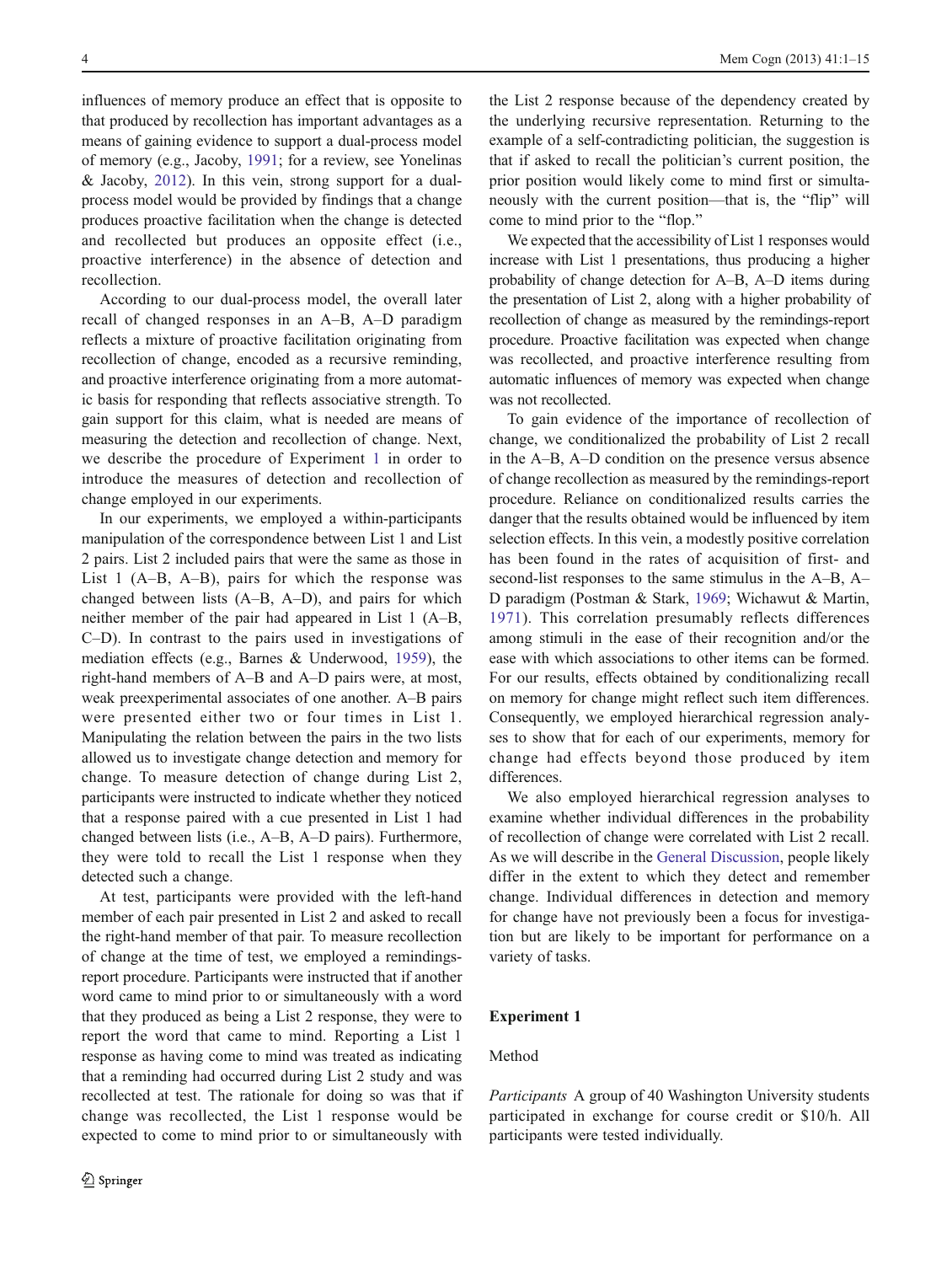Design and materials A 3 (item type: A–B, A–B vs. A–B, C–D [control] vs. A–B, A–D)  $\times$  2 (List 1 presentations: four vs. two) within-participants design was used. The design was fully crossed with the exception of control pairs, because they were not subjected to the manipulation of List 1 repetitions. The critical materials consisted of 100 threeword sets that included a cue word (e.g., knee) and two responses associated with the cue (e.g., bone, bend). These sets were drawn from Jacoby [\(1996](#page-13-0)) and Nelson, McEvoy, and Schreiber ([1998](#page-14-0)). The responses in each set were orthographically related because they were originally designed to create fragments that could be completed by either of the two responses (e.g.,  $b_n$  could be completed by *bone* or bend). The forward and backward associative strengths between responses were low, on average (forward,  $M = 0.03$ ,  $SD = .08$ ; backward,  $M = .02$ ,  $SD = .05$ ), as indexed by Nelson et al. Five groups of 20 sets served as the critical items. Each group was matched on the lengths and frequencies of cues and responses. These groups served equally often in each within-subjects condition across participants. The rotation of groups through conditions produced five experimental formats. An additional three groups of three sets served as buffers in List 1 and as practice for the change detection task in List 2, and another three groups of two sets served as buffers in List 2 and practice test pairs. The assignment of these pairs to conditions remained constant across formats.

List 1 consisted of 90 word pairs (e.g., knee–bone) that included six buffers to be used for the List 2 practice phase, four intermixed pairs to be used as buffers in List 2 and as practice test pairs, and 80 critical pairs. The six buffers appeared once each, whereas for the remaining pairs, half appeared twice and the other half appeared four times, for 258 total presentations. The List 2 practice phase contained nine pairs (three of each item type), and List 2 included 106 pairs that consisted of six buffers and 100 critical pairs. Two buffers served in primacy positions and four served in recency positions. Twenty critical pairs were included in each within-participants condition. The A–B, A–B pairs consisted of the same pairs in Lists 1 and 2 (e.g., apple–core, apple–core); the A–B, C–D control pairs appeared exclusively in List 2 (e.g., lamb–wool); and the A–B, A–D pairs consisted of the same cues in Lists 1 and 2 with different responses (e.g., knee–bone, knee–bend). At test, the six buffer pairs were used for practice, and the test included all 100 critical pairs.

Procedure List 1 pairs appeared in a fixed random order with the restriction that none from the same condition appeared consecutively more than three times. Pairs were presented for 2 s each, followed by a 500-ms interstimulus interval (ISI). Participants were told that their task was to read pairs quickly because we were interested in their reading times.

Participants first completed a List 2 practice phase prior to the presentation of List 2. In both phases, pairs appeared randomly with the same restrictions as in List 1. Participants' first task was to study pairs for as long as was necessary to learn pairs completely for an upcoming test. Their second task was to indicate pairs for which responses had changed (A–B, A–D) and to recall the List 1 response (B). Boxes labeled "next" and "right word changed" appeared below pairs. Participants were told to click "next" when they had completed studying an unchanged pair or to click "right word changed" when they noticed a changed pair. After indicating a change, participants attempted to recall the List 1 response aloud, and their responses were recorded by an experimenter. The pair then remained on the screen with only the "next" box. Participants continued studying the pair until it was learned, at which point they clicked "next" to move on.

At test, cues (the left-hand member of List 2 pairs) appeared randomly with the same restrictions as for the earlier lists. Participants were told to retrieve the List 2 responses and to report whether another response came to mind prior to or simultaneously with their final response. Pilot work showed that participants infrequently reported two words as coming to mind simultaneously. However, we assumed that these instances provided the same indirect evidence for retrieval of List 1 responses during List 2 study as did instances in which another word was reported as coming to mind prior to the recalled response. Consequently, participants were told that if this happened, they should first report the response that they thought was from List 2 and then report the other response as coming to mind first. The cues remained on the screen until the responses were recorded by the experimenter. Next, the message "Did another word come to mind?" appeared above boxes labeled "yes" and "no." When participants clicked "yes," the message, "What word came to mind?" appeared, and responses were recorded by an experimenter. When participants clicked "no," the program advanced to the next item.

## Results and discussion

For all experiments, the reported effects were significant below  $\alpha = 0.05$  unless otherwise noted. When present, variation in the degrees of freedom for conditional analyses was due to the exclusion of participants who did not have at least one observation in each cell.

Table [1](#page-5-0) shows that recall performance for A–B, A–B pairs was better following four than following two List 1 presentations (.88 vs. .82),  $t(39) = 3.46$ , and that overall recall was greater for A–B, A–B than for control pairs (.85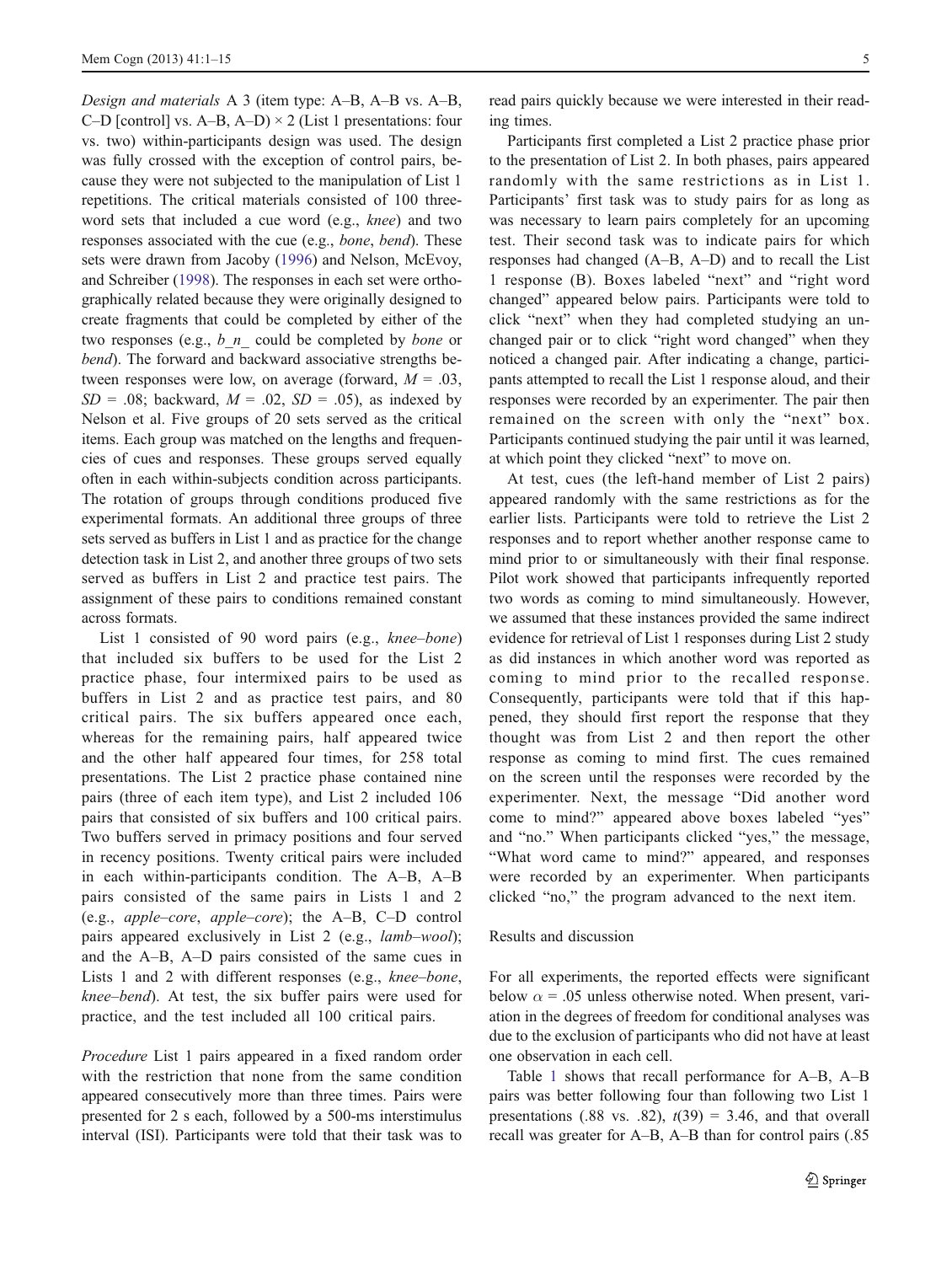| List 1 Presentations | Item Type  |                      |            |  |
|----------------------|------------|----------------------|------------|--|
|                      | $A-B, A-B$ | Control <sup>*</sup> | $A-B, A-D$ |  |
| Experiment 1         |            |                      |            |  |
| Four                 | .88(.02)   | .58(.03)             | .57(.04)   |  |
| Two                  | .82(.02)   | .58(.03)             | .58(.04)   |  |
| Experiment 2         |            |                      |            |  |
| Three                | .83(0.03)  | .64(.04)             | .54(.05)   |  |
| Experiment 3         |            |                      |            |  |
| Four                 | .79(03)    | .41(0.04)            | .44(.04)   |  |
| Two                  | .68(.04)   | .41(0.04)            | .38(.04)   |  |

<span id="page-5-0"></span>Table 1 Probabilities of recalling List 2 responses as a function of item type and List 1 presentations: Experiments [1](#page-3-0)–[3](#page-9-0)

\*Control pairs were not subjected to the manipulation of List 1 presentations, so the values for those pairs presented in Experiments [1](#page-3-0) and [3](#page-9-0) above are duplicates. Standard errors of the means are presented in parentheses.

vs. .58),  $t(24) = 12.48$ . More important, recall of A–B, A–D pairs did not differ between List 1 presentation conditions  $(.57 \text{ vs. } .58)$ ,  $t(24) = 1.96$ , nor did recall differ between A–B, A–D and control pairs (.58 vs. .58),  $t \le 1$ . The lack of differences in the latter two comparisons suggests the presence of offsetting effects of proactive facilitation and interference on A–B, A–D pairs resulting from a mixture of the presence and absence of remindings.

Effects of detection and recollection of change Detection of change for A–D pairs during presentation of List 2 was far less than perfect, but it was greater after four than after two List 1 presentations of A–B pairs (.76 vs. .62),  $t(39) = 6.54$ . Participants rarely indicated that responses had changed for A–B, A–B (.01) or control (.03) pairs. When change was detected, participants were extremely accurate in recalling the List 1 response, and there was a marginal advantage following four as compared to two List 1 presentations (.90 vs.  $.85$ ,  $t(39) = 1.71$ ,  $p = .096$ . For the later test of List 2 pairs, the remindings report procedure revealed that the probability of change recollection (Table 2) was lower than the probability of detecting change during List 2. However, as with change detection, recollection of change was higher after four than after two List 1 presentations  $(.42 \text{ vs. } .38)$ , t  $(24) = 1.88$ ,  $p = .03$  (one-tailed). Note that the majority of responses reported as coming to mind first were from List 1 (83 %), with the rest being from List 2 (8 %) or from outside the experiment  $(9 \%)$ .

The corresponding effect of List 1 repetitions on detection and recollection of change provides support for the validity of the remindings report procedure as a means of measuring recollection of change. Additional evidence that the remindings report procedure measured recollection of change was provided by the finding that the conditional Table 2 Probabilities of a response coming to mind prior to responses recalled at test on A–B, A–D pairs as a function of response type and List 1 presentations: Experiments [1](#page-3-0)–[3](#page-9-0)

| List 1 Presentations | Response Type |           |            |  |
|----------------------|---------------|-----------|------------|--|
|                      | List 1        | List 2    | Extra List |  |
| Experiment 1         |               |           |            |  |
| Four                 | .42(0.04)     | .05(.02)  | .04(.04)   |  |
| Two                  | .38(.04)      | .03(0.01) | .05(0.01)  |  |
| Experiment 2         |               |           |            |  |
| Three                | .32(.05)      | .04(01)   | .06(.01)   |  |
| Experiment 3         |               |           |            |  |
| Four                 | .31(0.05)     | .05(.02)  | .06(.02)   |  |
| Two                  | .22(0.04)     | .03(0.01) | .06(0.02)  |  |
|                      |               |           |            |  |

Standard errors of the means are presented in parentheses.

probability of a List 1 response coming to mind first was dramatically higher when change was detected during the presentation of List 2 than when it was not  $(.52 \text{ vs. } .04)$ ,  $F(1, 0)$  $37$ ) = 137.23,  $\eta_p^2$  = .79. Furthermore, List 1 responses came to mind first almost exclusively when List 1 responses had been recalled rather than not recalled after detection of change during List 2 (.60 vs. .05),  $F(1, 21) = 144.75$ ,  $\eta_p^2 = .87$ . Neither of these effects interacted with List 1 presentations,  $Fs < 1.98$ . These results provide strong evidence that the probability of List 1 responses coming to mind prior to recalled responses at test reflected recollection of change detection during List 2.

To explore the mixture of proactive facilitation and proactive interference effects on performance in the A–B, A–D condition, we examined recall conditionalized on detection and recollection of change. Recall was better when change was detected in List 2 than when change went undetected  $(.60 \text{ vs. } .47), F(1, 37) = 8.92, \eta_p^2 = .19.$  $(.60 \text{ vs. } .47), F(1, 37) = 8.92, \eta_p^2 = .19.$  $(.60 \text{ vs. } .47), F(1, 37) = 8.92, \eta_p^2 = .19.$  In addition, Fig. 1 shows that recall was dramatically higher when change was recollected at test (a List 1 response preceded the recalled response) as compared to when change was not recollected (no response came to mind first; .88 vs. .42),  $F(1, 35)$  = 256.88,  $\eta_p^2 = .88$ . We found no significant effects of, or interactions with, List 1 presentations,  $Fs < 1.46$ . Further analyses revealed that recall was higher for A–B, A–D pairs when List 1 responses came to mind first as compared to controls (.88 vs. .59),  $t(35) = 12.56$ , and controls were higher than A–B, A–D pairs for which no response was reported as coming to mind first (.59 vs. .42),  $t(35) = 5.45$ . That is, proactive facilitation was observed for A–B, A–D pairs when remindings were recollected, and proactive interference was observed when they were not.

As is shown in Fig. [2,](#page-6-0) the effect of detecting change was dependent on its later recollection,  $F(2, 54) = 54.36$ ,  $\eta_p^2 = .67$ . A–B, A–D performance when change was detected and a List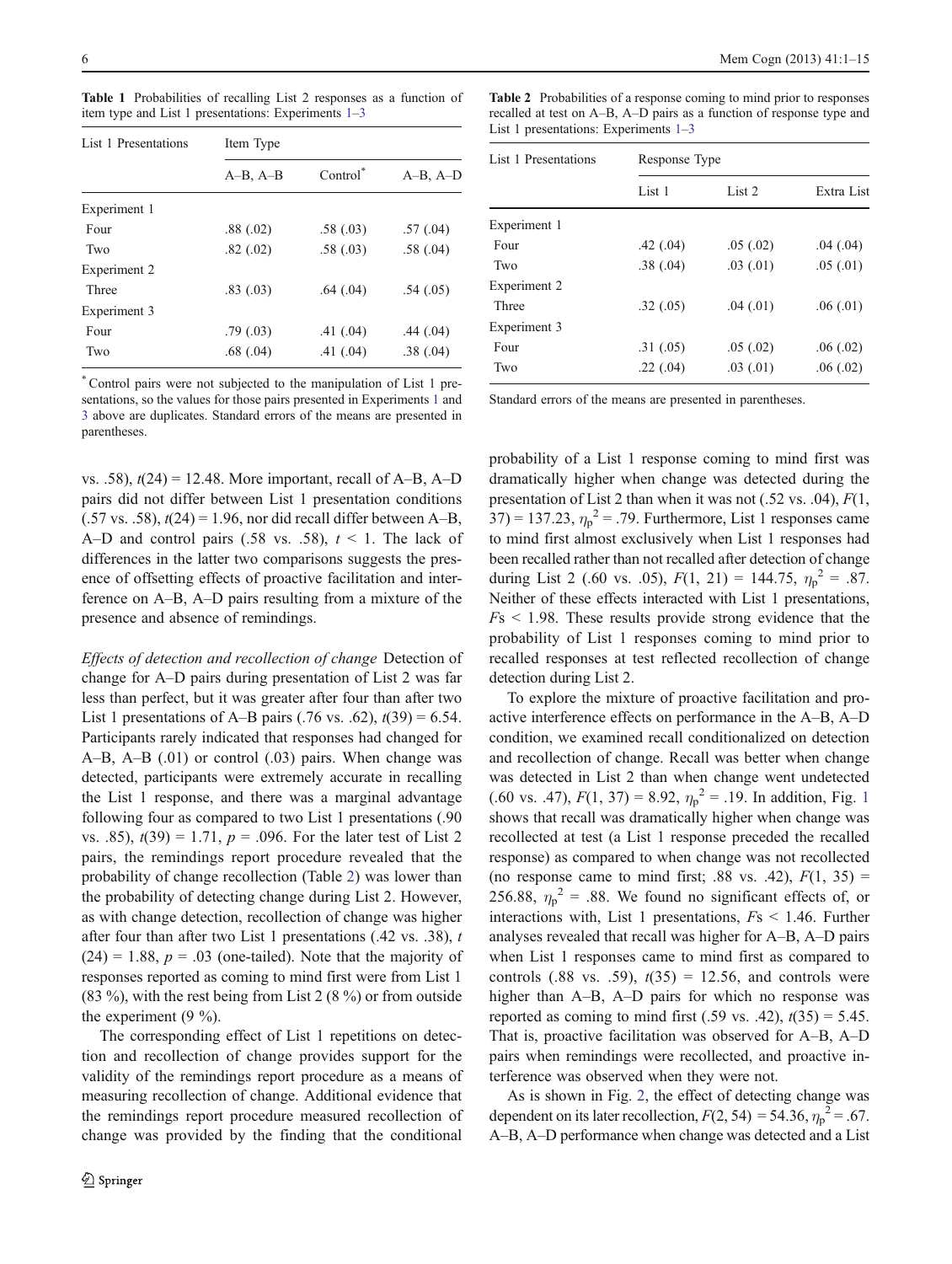<span id="page-6-0"></span>Fig. 1 Probabilities of correct recall of List 2 responses for control pairs and for A–B, A–D pairs, conditionalized on whether a List 1 response was reported as coming to mind first or whether no other response was reported as coming to mind first. Recall of A–B, A–D pairs is collapsed across List 1 presentations in Experiments [1](#page-3-0) and [3,](#page-9-0) because that manipulation produced no differences



1 response came to mind first was better than when change was not detected and no other response was reported as coming to mind first (.88 vs. .52),  $t(27) = 7.71$ . More interesting, performance on pairs for which change was earlier detected but not recollected (no other response came to mind first at test) was actually lower than performance on pairs for which change was not detected and no other response came to mind first (.35 vs. .52),  $t(27) = -2.73$ . There was no effect of, or interaction with, List 1 presentations,  $Fs < 1$ .

The poorer recall performance produced by detection of change followed by failure to recollect change is informative with regard to the effects of the retrieval of List 1 responses during the presentation of List 2. Detection of change was often accompanied by recall of the corresponding List 1 response, which would be expected to enhance its subsequent recall and, thereby, increase its effectiveness as a competitor for the List 2 response. Bishara and Jacoby ([2008\)](#page-13-0) found that practice retrieving the List 1 response in an A–B, A–D paradigm increased proactive interference for older adults, but did not do so for young adults. These results were described as resulting from an



Fig. 2 Probabilities of correct recall of List 2 responses for A–B, A–D pairs in Experiment [1,](#page-3-0) conditionalized on change detection and whether a List 1 response was reported as coming to mind first or whether no other response was reported as coming to mind first

effect of retrieval practice on an automatic influence of memory that comes into play when recollection fails, which was more common for older than for younger adults (e.g., Hay & Jacoby, [1999](#page-13-0)). In line with the results reported by Bishara and Jacoby [2008,](#page-13-0) retrieval practice that accompanied detection of change in the present experiment increased proactive interference only when change was not recollected. The finding of opposite effects of detecting change, dependent on its later recollection, joins earlier results in providing support for a dual-process model that distinguishes between recollection and automatic influences of memory.

Change detection and study times Analyses of both the actual and log-transformed reaction times revealed no differences in the patterns of results. Consequently, only results from analyses of the actual reaction times are reported. The total List 2 presentation time, including the time it took participants to detect change and the time spent studying after change detection, is displayed in the top section of Table [3](#page-7-0). The total presentation time was shorter for A–B, A– B items than for control items  $(4,080 \text{ vs. } 5,138 \text{ ms})$ , t  $(39) = -6.30$ , and shorter for control than for A–B, A–D items  $(5,138 \text{ vs. } 6,180 \text{ ms})$ ,  $t(39) = -6.45$ . In addition, A–B, A–B items following two List 1 presentations were studied longer than those with four List 1 presentations (4,304 vs. 3,856 ms),  $t(39) = 4.78$ . Finally, we found no difference in the presentation times for A–B, A–D items between the two and four List 1 presentation conditions (6,186 vs. 6,175 ms),  $t < 1$ .

When the study time for A–B, A–D items was broken down by whether change was detected (bottom panel of Table [3](#page-7-0)), there were no significant differences between List 1 presentation conditions,  $ts < 1.49$ . However, examination of the overall presentation times revealed that more total time was spent for A–B, A–D items on which change was detected than when change was not detected (6,399 vs. 5,822 ms),  $t(39) = 2.18$ . These results suggest awareness of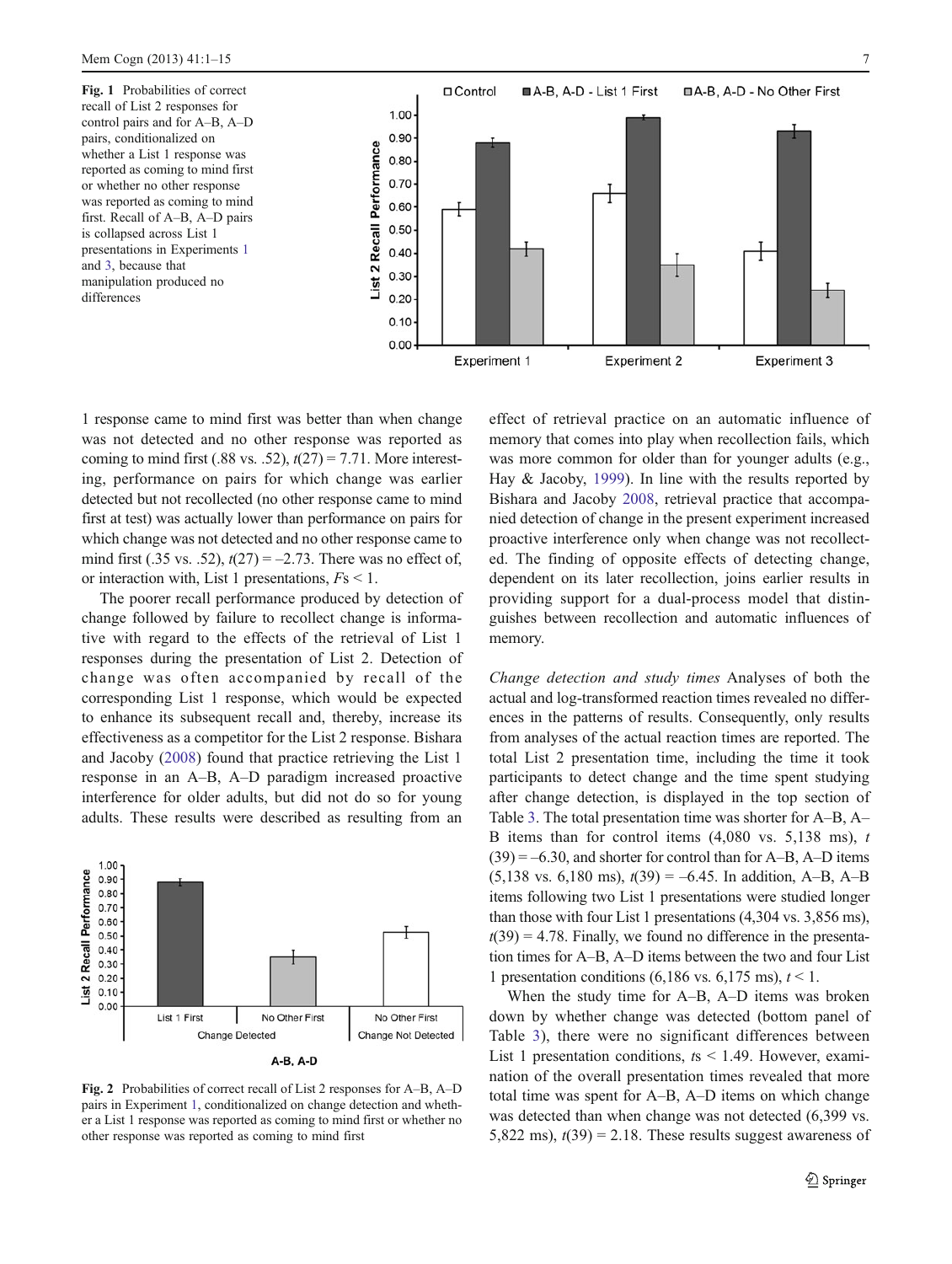<span id="page-7-0"></span>Table 3 Presentation times (in milliseconds) of List 2 items as a function of List 1 presentations and item type: Experiment [1](#page-3-0)

| Item Type                      | List 1 Presentations |             |
|--------------------------------|----------------------|-------------|
|                                | Two                  | Four        |
| <b>Total Presentation Time</b> |                      |             |
| $A-B, A-B$                     | 4,304 (427)          | 3,856 (378) |
| $Control^*$                    | 5,138 (477)          | 5,138 (477) |
| $A-B, A-D$                     | 6,186 (534)          | 6,175(563)  |
| $A-B$ , $A-D$ Items            |                      |             |
| No change detected             | 5,762 (590)          | 6,085(671)  |
| Time to detect change          | 4,139 (281)          | 3,856 (254) |
| Postchange detection study     | 2,423 (345)          | 2,396 (365) |

\*Control pairs were not subjected to the manipulation of List 1 presentations, so the times for those pairs presented in each column above are duplicates. For conditional analyses of A–B, A–D pairs in the lower panel, "No change detected" refers to the study time spent on pairs that were not identified as changed, "Time to detect change" refers to the time that it took participants to identify that pairs had changed responses, and "Postchange detection study" refers to the time that participants spent studying pairs after they had identified the pairs as changed. Standard errors of the means are presented in parentheses.

the occurrence of change, which is not surprising, given the task of explicitly indicating when change had occurred. However, it is possible that participants may have become aware of change even if they had not been instructed to indicate awareness of change. We examined this possibility in Experiment [2.](#page-8-0)

Item effects and recollection of change One might argue that the measures of change detection and recollection reflect the selection of items whose cues are more easily recognized or more easily associated with other items. To examine the contribution of item differences, we performed a hierarchical multiple regression analysis at the item level with A–B, A–D recall performance as the dependent measure. We entered performance on control pairs in the first step of the model to measure the effect of item differences. Performance on control pairs served as an index of item differences because they only appeared in List 2, which precluded any item-specific influence of pairs from List 1. Furthermore, pairs were rotated through conditions such that pairs that served as A–D pairs for some participants served as control pairs for other participants. That is, across participants, a particular item represented each of the experimental conditions. After controlling for item differences, we examined the extent to which recollection of change accounted for unique variance in A–B, A–D recall by entering the probability of recollection of change as measured by the remindings-report procedure in the second step of the model. We examined the variance accounted for by the recollection-of-change measure instead of the change

detection measure because the results revealed that facilitation depended on the recollection of change, which occurred almost exclusively following earlier detection of change. Finally, we entered an interaction term for these variables in the third step of the model.

Table 4 shows that although item differences accounted for variance in performance on A–B, A–D pairs (Step 1), recollection of change still predicted unique variance in A– B, A–D recall beyond item differences (Step 2). The interaction term did not predict unique variance in A–B, A–D recall (Step 3). These results show that although item differences do contribute to performance on A–B, A–D pairs, the detection and recollection of change plays a role beyond that of item differences in producing effects. Clearly, the results obtained by conditionalizing List 2 recall in the A–B, A–D condition on recollection of change did not fully occur because of item selection effects.

Individual differences and recollection of change In addition to examining the relationship between item differences and A–B, A–D recall, we also examined the relationship between individual differences in participants' general memory ability and A–B, A–D recall. We used a hierarchical multiple regression analysis that was the same as that used to examine item differences, with the exception that it was conducted at the participant level. In this model, performance on control pairs was taken as an index of the general memory ability of participants.

Table [5](#page-8-0) shows that individual differences in general memory ability predicted performance on A–B, A–D pairs. However, when individual differences in general memory ability were controlled, recollection of change accounted for

Table 4 Proportions of variance in A–B, A–D recall performance explained by item differences and by recollection of change: Experiments [1](#page-3-0)–[3](#page-9-0)

|                           | Experiment |        |        |
|---------------------------|------------|--------|--------|
|                           | 1          | 2      |        |
| Step 1                    |            |        |        |
| Item differences          | $.24*$     | $.15*$ | $.16*$ |
| Step 2                    |            |        |        |
| Recollection of change    | $.16*$     | $27^*$ | $.41*$ |
| Step 3                    |            |        |        |
| Item × Change interaction | .00        | .01    | .00    |

The values displayed above are changes in  $R^2$  on each step of the model, computed at the item level collapsed across participants. "Item differences" refers to recall performance on control pairs, "Recollection of change" refers to the probability of participants' reporting a List 1 response coming to mind first at test for A–B, A–D pairs, and "Item × Change interaction" is the interaction term for the aforementioned predictor variables. Data were collapsed across List 1 repetition con-ditions in Experiments [1](#page-3-0) and [3](#page-9-0).  $p < .01$ .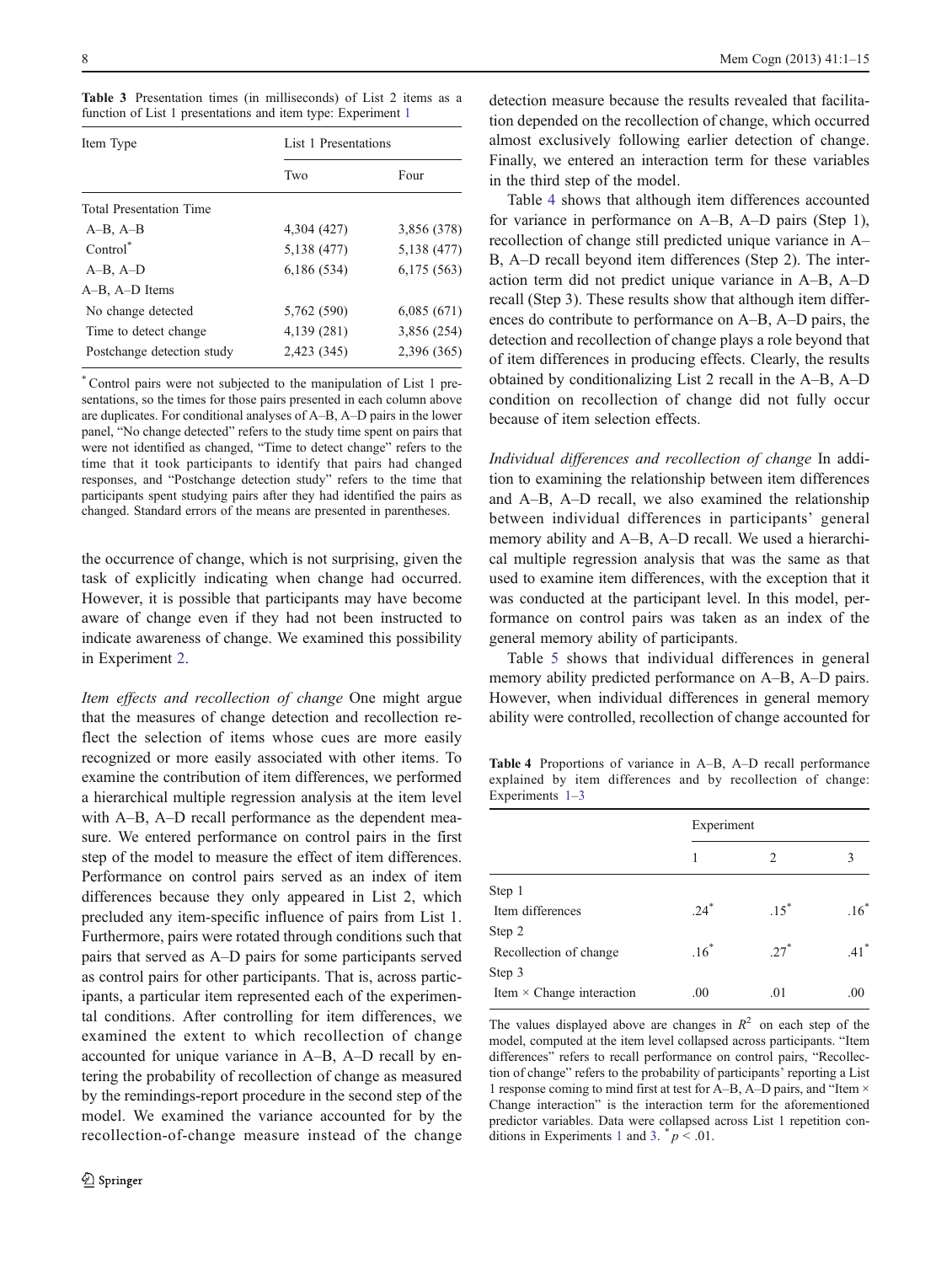<span id="page-8-0"></span>Table 5 Proportions of variance in A–B, A–D recall performance explained by general memory differences and by recollection of change: Experiments [1](#page-3-0)–[3](#page-9-0)

|                                         | Experiment  |         |        |
|-----------------------------------------|-------------|---------|--------|
|                                         | 1           |         | 3      |
| Step 1                                  |             |         |        |
| General memory differences              | $.26^\circ$ | $.71*$  | $.40*$ |
| Step 2                                  |             |         |        |
| Recollection of change                  | $.34*$      | $.10^*$ | $51^*$ |
| Step 3                                  |             |         |        |
| Participant $\times$ Change interaction | .00         | .00     | (0()   |

The values displayed above are changes in  $\mathbb{R}^2$  on each step of the model computed at the participant level, collapsed across items. "General memory differences" refers to recall performance on control pairs, "Recollection of change" refers to the probability of participants' reporting a List 1 response coming to mind first at test for A–B, A–D pairs, and "Participant  $\times$  Change interaction" is the interaction term for the aforementioned predictor variables. Data were collapsed across List [1](#page-3-0) repetition conditions in Experiments 1 and [3.](#page-9-0)  $p < .01$ .

unique variance in A–B, A–D recall. That is, individual differences in the detection and recollection of change were also important for recall of A–B, A–D pairs. Similarly, results from prior research had suggested that individual differences in relating new to earlier studied information are important for later recall (e.g., Jacoby, [1974](#page-13-0)). The importance of individual differences in recollection of change provided additional evidence that the effects of conditionalizing List 2 recall on recollection of change did not fully occur because of item selection effects.

## Experiment 2

The results from Experiment [1](#page-3-0) showed that recall performance did not differ between control and A–B, A–D pairs. These results were shown to reflect a mixture of proactive facilitation when change was recollected and proactive interference owing to automatic influences of memory when change was not recollected. Experiment 2 was designed to gain evidence that participants would covertly detect change for A–B, A–D pairs during the presentation of List 2 even when they were not instructed to do so overtly, as in Experiment [1](#page-3-0). To do this, we allowed participants to self-pace their study in List 2 and employed the remindings-report procedure at test. This allowed us to back-sort study time on the basis of whether or not List 1 responses came to mind prior to the recalled responses at test. If change for A– B, A–D pairs was covertly detected during List 2 presentation, then study times for A–B, A–D items that eventuated in the production of List 1 responses prior to

recall were expected to be longer than those for items for which no response was reported as coming to mind first.

Method

Participants A group of 24 Washington University students participated in exchange for course credit or \$10/h. All participants were tested individually.

Design, materials, and procedure The design, materials, and procedure were the same as in Experiment [1](#page-3-0), with the following exceptions. List 1 presentations were not manipulated; A–B pairs were presented three times each in List 1. The materials consisted of 88 of the three-word sets and four groups of buffers. These sets were assigned to withinparticipants conditions as in Experiment [1](#page-3-0), except that an additional set of A–B control pairs were presented in List 1 that did not differ across the three experimental formats. Two groups of buffers were required for control pairs, because they differed in List 1 (A–B) and List 2 (C–D). List 1 consisted of 66 pairs (22 of each item type). There were 60 critical pairs, and the remaining six served as primacy and recency buffers in List 2. Pairs appeared three times, for 198 total presentations. List 2 also consisted of 66 pairs. In addition, three buffers appeared at the beginnings and ends of the lists to control for primacy and recency effects. Finally, six buffer items were used for a practice test.

In contrast to Experiment [1](#page-3-0), participants were not required to indicate their detection of change, but rather were informed that for some items, the right-hand member of a pair would change between List 1 and List 2. Providing this information was meant to encourage covert detection of change.

## Results and discussion

Table [1](#page-5-0) shows that recall was better for A–B, A–B pairs than for controls (.83 vs. .64),  $t(23) = 7.33$ , and greater for control than for A–B, A–D pairs (.64 vs. .54),  $t(23) = 4.17$ . The finding of proactive interference in Experiment 2, but not in Experiment [1](#page-3-0), might reflect a lower probability of remindings during the presentation of List 2 in Experiment 2. Consistent with this possibility, Table [2](#page-5-0) shows that the probability of a List 1 response coming to mind first for A–B, A–D pairs in Experiment 2 was numerically lower than in Experiment [1.](#page-3-0) List 1 responses again made up the bulk of responses that came to mind first (76 %), with the remaining responses being from List 2 (10  $\%$ ) or from outside of the experiment (14  $\%$ ).

Just as was found in Experiment [1](#page-3-0), when the remindingsreport procedure showed that change was recollected, proactive facilitation was found. In contrast, when change was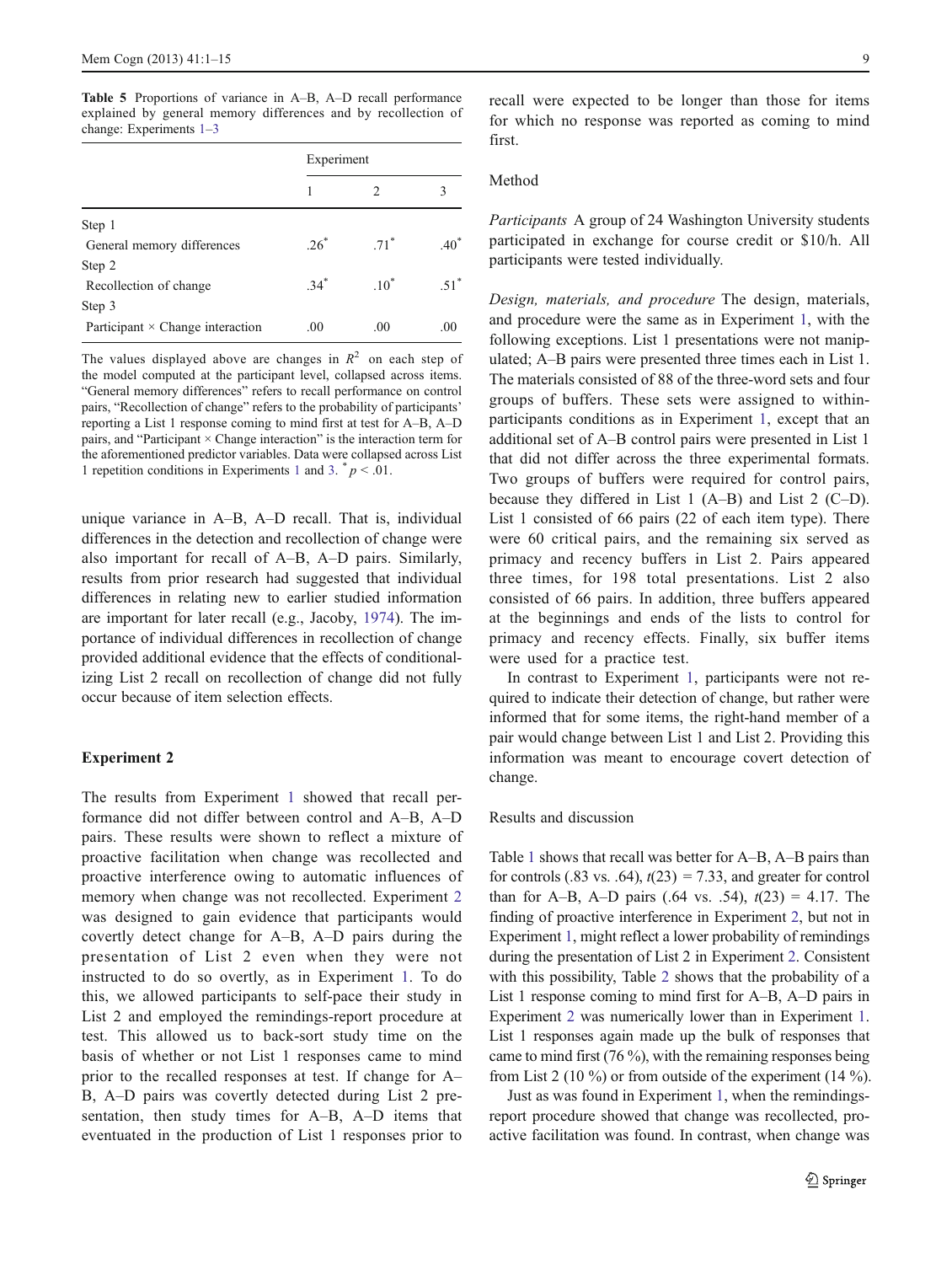<span id="page-9-0"></span>not recollected, proactive interference was found (Fig. [1](#page-6-0)). Recall was higher for A–B, A–D pairs when the List 1 response came to mind first, as compared to controls  $(.99 \text{ vs. } .66)$ ,  $t(22) = 8.32$ , and higher for controls than for A–B, A–D pairs for which no response came to mind first (.66 vs. .35),  $t(22) = 6.47$ .

Analyses of both the actual and log-transformed reaction times revealed no differences in the patterns of results. Consequently, results from analyses of the actual reaction times are reported. Study time analyses showed that A–B, A–B pairs were studied for less time than were controls  $(4,330 \text{ vs. } 5,106 \text{ ms})$ ,  $t(23) = -3.07$ , and that study times did not differ for control and A–B, A–D pairs (5,106 vs. 4,912 ms),  $t < 1$ . The finding that study times did not differ for A–B, A–D pairs and controls reflected a mixture of the presence and absence of remindings for A–B, A–D pairs. Analyses in which study time was back-sorted on the basis of reports of remindings at test provided evidence of covert detection of change for a subset of A–D pairs during List 2 presentation. A–D pairs for which the remindings-report procedure revealed that the List 1 response came to mind prior to output of the List 2 response were studied longer than were A–D pairs for which no other response was reported as coming to mind first  $(5,273 \text{ vs. } 4,763 \text{ ms})$ , t  $(22) = 2.40$ . This correspondence between recollection of change, as measured by the remindings-report procedure, and study time provides evidence of covert detection of change during List 2. More time during the presentation of List 2 was devoted to A–D pairs for which change was later recollected because detection of change requires time, and devoting any additional study time to those items required that change was detected.

Item effects and recollection of change We examined the effects of item differences and recollection of change on A– B, A–D recall performance in the same manner as in Experiment [1](#page-3-0). The results in Table [4](#page-7-0) show convergence with those from Experiment [1](#page-3-0) in demonstrating that although item differences accounted for unique variance in A–B, A– D recall performance, recollection of change accounted for variance above and beyond item differences. Again, the interaction term did not explain variance in A–B, A–D recall.

Individual differences and recollection of change Also using the same analysis as in Experiment [1,](#page-3-0) we examined the effects of individual differences in general memory ability and recollection of change on A–B, A–D recall performance. Table [5](#page-8-0) shows that, as in Experiment [1,](#page-3-0) general memory differences did account for variance in A–B, A–D recall, but recollection of change accounted for variance above and beyond those differences. The interaction term did not explain variance in A–B, A–D recall.

#### Experiment 3

The results from Experiments [1](#page-3-0) and [2](#page-8-0) provided evidence that recall of A–B, A–D pairs benefited from remindings, whether or not the remindings were overtly indicated. However, in both of the earlier experiments participants had self-paced their study, which may have allowed them to spend more time studying A–B, A–D pairs on which remindings occurred, resulting in increased performance on those pairs. We designed Experiment 3 to rule out this possibility by bringing List 2 study under experimenter control. Otherwise, the design of Experiment 3 was the same as that of Experiment [1](#page-3-0). Despite the change to experimenter-controlled study times, we expected that the probability of remindings would again increase with List 1 presentations and that recall of A–B, A–D pairs would again reflect a mixture of facilitation and interference effects resulting from the presence and absence of remindings.

## Method

Participants A group of 25 Washington University students participated in exchange for course credit or \$10/h. All participants were tested individually.

Design, materials, and procedure The design, materials, and procedure were identical to those of Experiment [1,](#page-3-0) with the exception that there was no practice phase prior to List 2 presentation, List 2 no longer included the change detection measure, and the presentation duration in List 2 was fixed at 2 s per pair instead of being self-paced.

## Results and discussion

As in the earlier experiments, Table [1](#page-5-0) shows that the probability of recalling the List 2 response was higher for A–B, A–B than for control pairs (.73 vs. .41),  $t(24) = 9.82$ . Also, recall for A–B, A–B pairs was higher after four than after two List 1 presentations (.79 vs. .68),  $t(24) = 3.45$ . As we found in Experiment [1,](#page-3-0) performance on A–B, A–D pairs did not differ from that on control pairs (.41 vs. .41),  $t < 1$ . However, there was a marginally significant advantage for A–B, A–D pairs with four rather than two List 1 presentations (.44 vs. .38),  $t(24) = 1.96$ ,  $p = .06$ . These results again point to offsetting facilitation and interference effects resulting from the presence and absence of remindings. In addition, the tendency for performance on A–B, A–D pairs to be higher following four than following two List 1 presentations suggests that more items in the former condition benefited from the facilitative effects of remindings.

Table [2](#page-5-0) shows that the probability that a List 1 response was reported as having come to mind first was higher after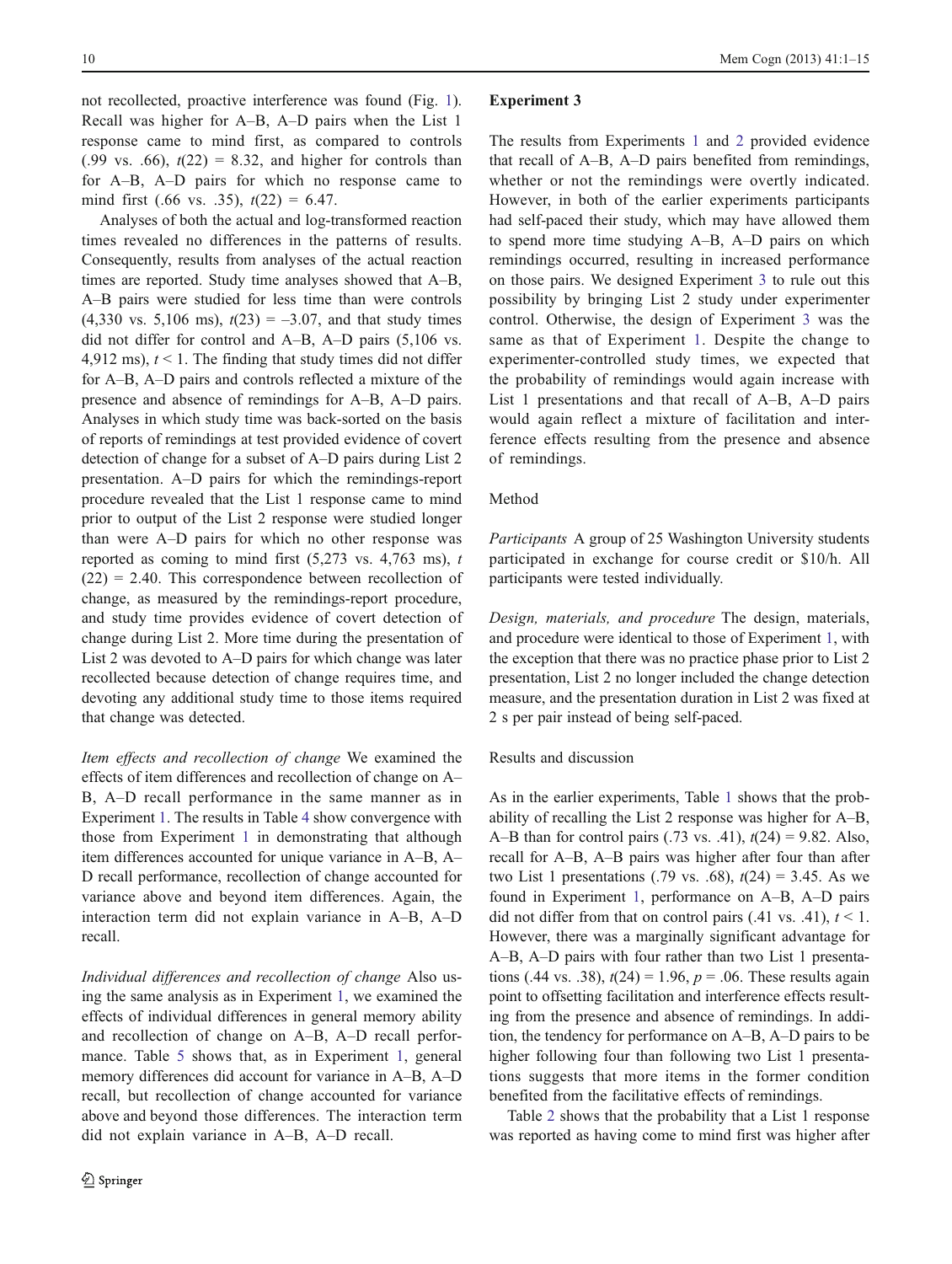<span id="page-10-0"></span>four than after two List 1 presentations (.31 vs. .22),  $t(24) =$ 2.84, replicating the results of Experiment [1](#page-3-0) by showing that remindings increased with the accessibility of List 1 responses. As is shown in Table [1,](#page-5-0) the probability of recall in Experiment [3](#page-9-0) was lower for all conditions than in Experiment [1,](#page-3-0) which likely reflects the reduction in study time produced by bringing study time under experimenter control. The results in Table [2](#page-5-0) show that List 1 responses were reported as coming to mind first less often in the present experiment than in Experiment [1](#page-3-0) (.26 vs. .40),  $F(1, 63) = 6.03, \eta_p^2 = .09$ . This difference did not interact with the number of List 1 presentations,  $F = 1.04$ . As in the earlier experiments, List 1 responses comprised the majority of those reported as coming to mind first (73 %), whereas the remaining responses were from List 2 (11 %) or from outside the experiment (16 %).

Also in agreement with results from the earlier experiments (Fig. [1\)](#page-6-0), List 2 recall was dramatically higher when a List 1 response was reported as coming to mind first, as compared to when no response was reported as coming to mind first (.93 vs. .24),  $F(1, 20) = 471.25$ ,  $\eta_p^2 = .96$ . Neither the main effect of number of List 1 presentations nor its interaction with the effect of remindings was significant, Fs < 1.88. The probability of recall was higher for A–B, A–D pairs for which the List 1 response was reported as coming to mind first than for controls (.93 vs. .41),  $t(20) = 10.94$ , and performance on controls was higher than on A–B, A–D pairs for which no response was reported as coming to mind first (.41 vs. .24),  $t(20) = 5.37$ . Comparing the results of Experiments [1](#page-3-0) and [3,](#page-9-0) it is notable that the reduction in study time produced by its being brought under experimenter control in Experiment [3](#page-9-0) reduced List 2 recall for control pairs and for pairs from the A–B, A–D condition for which recall was not preceded by a List 1 response coming to mind. In contrast, when List 2 recall was preceded by a List 1 response coming to mind, recall was somewhat higher in Experiment [3](#page-9-0) than in Experiment [1](#page-3-0). Clearly, the finding of proactive facilitation does not depend on the study time being under participant control, with a greater amount of study time being devoted to A–B, A–D pairs.

Item effects and recollection of change As in Experiments [1](#page-3-0) and [2](#page-8-0), we examined the effects of item differences and recollection of change on A–B, A–D recall performance. The results in Table [4](#page-7-0) again converge with those of the earlier experiments in showing that although item differences accounted for unique variance in A–B, A–D recall performance, recollection of change accounted for variance above and beyond item differences. Again, the interaction term did not explain variance in A–B, A–D recall.

Individual differences and recollection of change Also using the same analysis as in Experiments [1](#page-3-0) and [2,](#page-8-0) we

examined effects of individual differences in general memory ability and recollection of change on A–B, A–D recall performance. Table [5](#page-8-0) shows that, again, general memory differences did account for variance in A–B, A–D recall, but recollection of change accounted for variance above and beyond those differences. The interaction term did not explain variance in A–B, A–D recall.

For each of our experiments, the results revealed that individual differences in recollection of change significantly contributed to the recall of List 2 responses. The magnitudes of the variance accounted for by general memory differences were larger in Experiment [3](#page-9-0) than in the earlier experiments. This is understandable, because study time was experimenterpaced in Experiment [3,](#page-9-0) whereas study was self-paced in the earlier experiments. Self-paced study allowed for List 2 recall to be enhanced by means other than recollection of change, as evidenced by the differences in performance on control pairs across experiments. Retrieval based on these other origins reduced the contribution of individual differences in recollection of change to List 2 recall. Also, in contrast to Experiment [1](#page-3-0), participants were not instructed to indicate change in Experiment [3](#page-9-0), which afforded a greater opportunity for individual differences in self-initiated detection of change to contribute to List 2 recall.

## General discussion

The results of our experiments show that recall of List 2 responses in an A–B, A–D paradigm reflects a mixture of proactive facilitation and proactive interference. The detection and recollection of change produces proactive facilitation when responses are changed across lists (A–B, A–D). Increasing the number of presentations of A–B had the effect of increasing the detection of change and, thereby, produced increased memory for A–D. In the absence of detection and recollection of change, prior presentation of A–B reduced later memory of A–D as compared to a control condition (i.e., proactive interference). When overt detection of change was not required, evidence of covert change detection was found (Exp. [2\)](#page-8-0). Proactive facilitation was not diminished by bringing study time under experimenter control, although the resultant reduction in study time did reduce the probability of List 2 recall for control pairs and A–B, A–D pairs for which change was not recollected (Exp. [3\)](#page-9-0). For each of the experiments, hierarchical multiple regression analyses revealed that recollection of change contributed to the correct recall of List 2 responses when item differences were controlled, showing that the results from analyses that relied on conditionalizing List 2 recall on recollection of change were not fully due to item selection effects.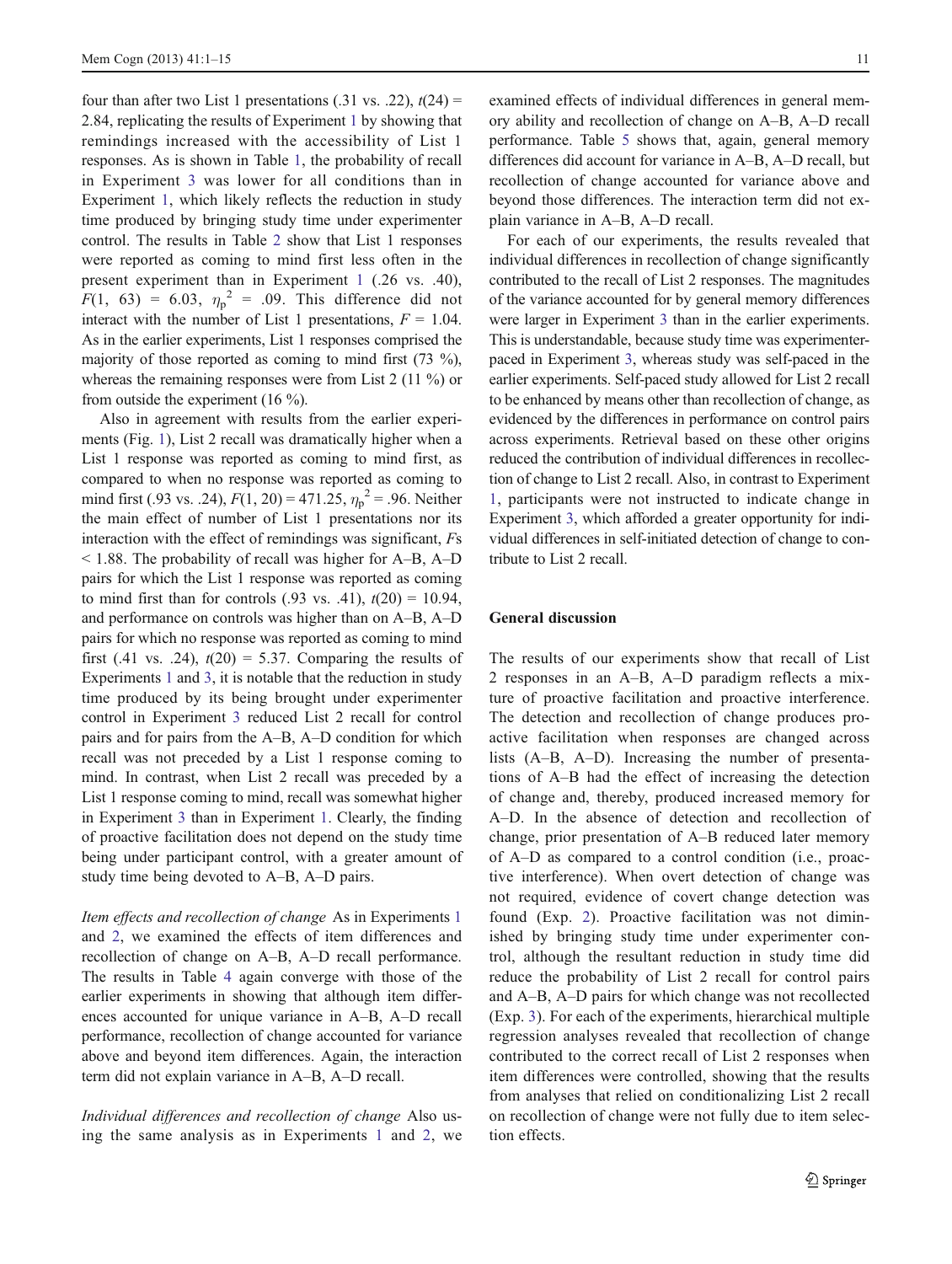The validity of our remindings-report procedure as a measure of recollection of change was supported by convergence of the results from that measure with those from the detection-of-change measure (Exp. [1\)](#page-3-0). Increasing the number of presentations of A–B pairs increased the probability of detection of change for A–B, A–D pairs during presentation of List 2, and also increased the probability of the List 1 response being reported as having come to mind prior to the response that was recalled as having been presented in List 2, our measure of recollection of change. The List 2 response was more likely to be correctly recalled when change was detected during the presentation of List 2 than when it was not, which corresponds with the proactive facilitation that was observed when change was recollected at the time of test, as measured by the remindings-report procedure. Furthermore, when the List 1 response was recalled along with change detection during List 2, the List 1 response was very frequently reported as having come to mind prior to the response that was recalled as having come from List 2 on the later test, which almost never happened in the absence of the List 1 response being recalled along with change detection during List 2 presentation.

Others have attributed facilitation effects to memory of a List 2 response being mediated by memory for a List 1 response (e.g., Barnes & Underwood, [1959\)](#page-13-0) and have explained proactive interference as resulting from response competition (e.g., Postman & Underwood, [1973\)](#page-14-0). In contrast, we hold that proactive facilitation results from recollection of change that relies on the List 1 response being embedded in memory for the List 2 response due to recursive reminding. The recursive-reminding account of proactive facilitation effects holds an advantage over the mediation account in that it explains the importance of awareness of the relationship between List 1 and List 2 pairs for the finding of facilitation effects (e.g., R. B. Martin & Dean, [1964](#page-14-0)), whereas a mediation account does not do so.

According to our dual-process model, proactive facilitation results when change is recollected. When change is not recollected, proactive interference is produced by response competition that originates from reliance on a more automatic basis for responding. Arranging the situation so that opposite effects are produced by recollection and automatic influences, as was done by examining the effects of change, holds an advantage as a means of showing the existence of two bases for responding (e.g., Jacoby, [1991\)](#page-13-0). The results of the present experiments converge with those from other experiments in providing support for a dual-process model of memory. For example, the results from Experiment [1](#page-3-0) revealed that the retrieval of a List 1 response in the context of change detection produced facilitation when the change was later recollected, but increased proactive interference when the change was not. Similarly, Bishara and Jacoby ([2008\)](#page-13-0) found that practicing retrieval of a competing

response increased proactive interference in an A–B, A–D paradigm, but did so only for older adults who have a reduced ability to recollect.

A critic might argue that our findings of proactive facilitation arose because the conditionalizing of List 2 recall on remindings serves to select items for which participants are able to remember the list membership of pairs. However, implicating the importance of list discrimination is of little value if one does not specify the basis for list discrimination. We hold that both list discrimination and recall of List 2 responses reflect recursive reminding involved in the detection of change. To support this position, Jacoby and Wahlheim [\(2012](#page-13-0)) employed procedures similar to those in the present experiments but examined the effects of detection of change on list discrimination rather than on recall of List 2 responses. Participants were asked to judge whether or not a test pair had earlier been presented in List 2. The results revealed that later list discrimination was near perfect following the detection of change in List 2, but much poorer if change was not detected. That is, the results for list discrimination parallel those found in the present experiments for List 2 recall.

The finding of parallel results between list discrimination and recall is unsurprising if both reflect reliance on the List 1 response being embedded in memory for the List 2 response as a result of recursive reminding. Also, list discrimination can be seen as closely related to recency judgments, which have been shown to be reliant on recursive reminding (e.g., Hintzman, [2011\)](#page-13-0). Recency judgments typically require participants to judge the recency of items presented within a list, whereas list discrimination requires a between-list judgment of recency. Clearly, there are multiple bases for list discrimination, just as there are for recency judgments, including differences in memory strength and associations with list context (e.g., Hintzman, [2005](#page-13-0); Kahana, Howard, & Polyn, [2008;](#page-13-0) Winograd, [1968](#page-14-0)), as well as recursive remindings. However, recursive remindings that accompany detection of change are a particularly important basis for list discrimination. Returning to the example of the selfcontradicting politician used to begin this article, recursive remindings likely serve to both facilitate memory for the changed position and enhance memory for what the politician last claimed to believe, along with the contexts in which the conflicting beliefs were expressed.

The results reported here are related to results reported by Postman and Gray ([1977\)](#page-14-0). They manipulated the method of learning to examine effects on proactive interference in an A–B, A–D paradigm, using single letters paired with adjectives. Multiple study and test trials were employed for the learning of List 2. For test trials during List 2 learning in an "accretion" condition, participants were given a sheet of paper that listed the left-hand members of pairs as cues for recall of Lists 1 and 2. They were instructed to write the List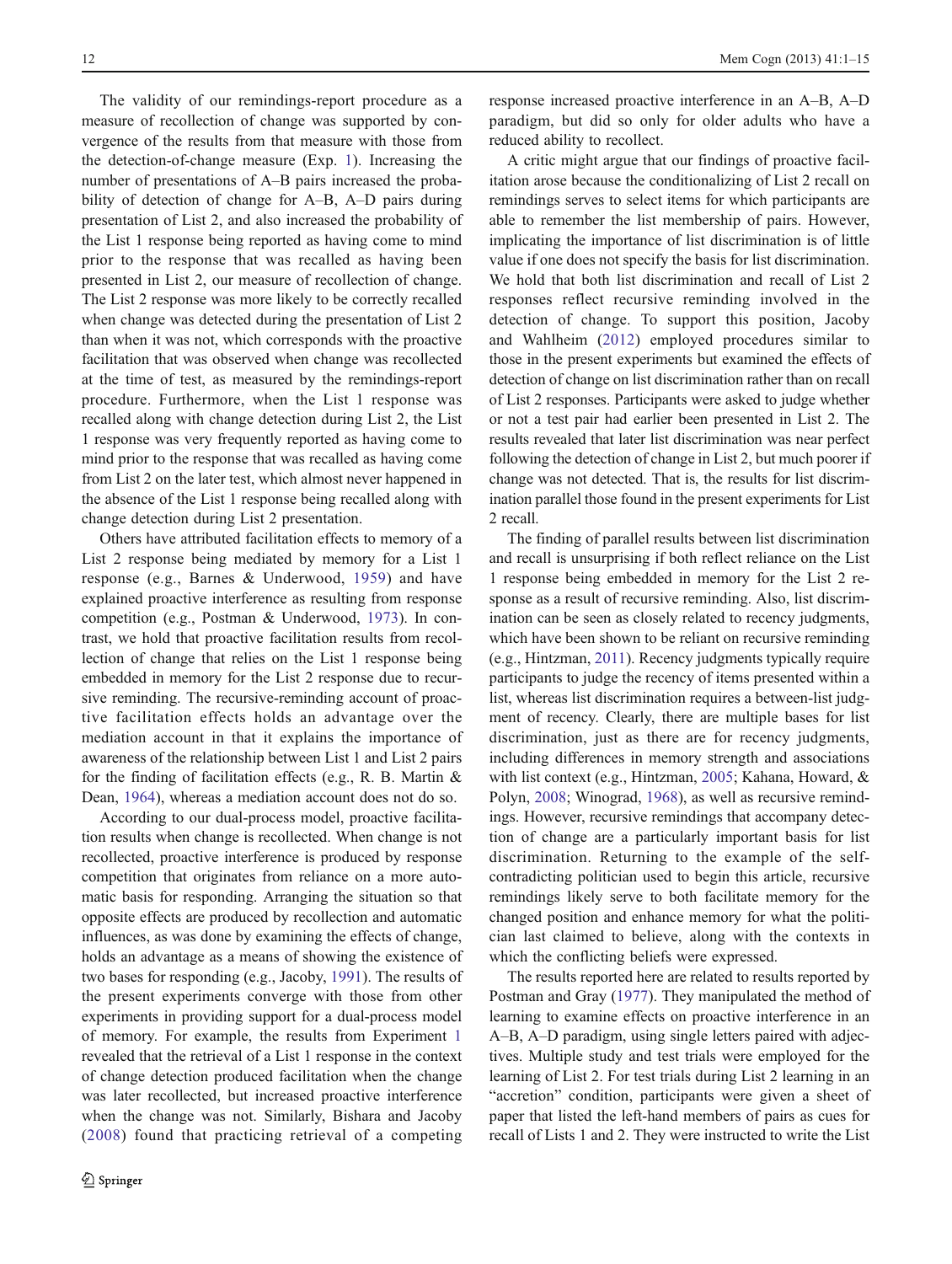1 responses in one column and then to write the List 2 responses in an adjacent column. For a "replacement" condition, participants only recalled List 2 responses. Longterm retention of List 2 responses showed less proactive interference and superior list discrimination in the accretion condition as compared to the replacement condition. Postman and Gray attributed the reduction in proactive interference in the accretion condition to the improved list differentiation. The multiple recalls of List 1 along with List 2 responses in the accretion condition were said to provide repeated opportunities to note differences between the lists while practicing list discrimination. The resulting increase in the distinctiveness of "list tags" attached to memory for pairs was held to be responsible for the reduced proactive interference in the accretion condition. An account of that sort holds that list discrimination relies on simple associations and list tags, whereas we argue that list discrimination is preserved by memory for the relationship between A–B, A–D pairs in the form of a recursive representation (see Asch, [1969](#page-13-0), for contrasts between the effects of simple associations and memory for higher-order relationships; see also Criss & Shiffrin, [2005](#page-13-0), for evidence that list discrimination can rely on memory for higher-order relationships). Because of differences in the materials and procedures, the basis for list differentiation might differ between our experiment and that of Postman and Gray [\(1977](#page-14-0)).

Postman and Gray's [\(1977\)](#page-14-0) procedures did not allow them to investigate detection of the change in responses in the A–B, A–D condition. Consequently, they were unable to observe that awareness of the change in response was a critical determinant of whether proactive interference or proactive facilitation was observed. However, despite the numerous differences in procedures, our results agree with those reported by Postman and Gray in showing the benefit of bringing List 1 responses to mind in the presence of List 2 responses. In this vein, Sahakyan and Goodmon ([2007\)](#page-14-0) examined the effects of proactive interference on memory for lists of single words in a directed-forgetting paradigm. Their results revealed that the presence of associations between words in the two lists reduced proactive interference. They interpreted that finding as showing the benefit of List 1 items coming to mind during the presentation of List 2.

Here, we have focused on proactive effects of memory, but detection and recollection of change also likely play an important role in retroactive effects of memory. In line with this possibility, Loftus ([1979\)](#page-13-0) demonstrated the importance of conditions that lead to detection of change for eliminating misinformation effects (i.e., retroactive interference). In her experiments, participants were presented with a slide show of an event and were then tested on details from the slides. Following that, participants read a narrative about the event that included a few pieces of information that had been

changed. The primary manipulation was whether a piece of blatantly contradictory information was included in the narrative. When a blatant contradiction was present, participants were able to notice it along with a large proportion of the other changed items. This resulted in their avoiding misinformation effects. In contrast, when a blatant contradiction was not present, the changed items went largely unnoticed, resulting in misinformation effects. These results are similar to the findings in the present experiments that detecting and recollecting change produced facilitation, whereas the failure to do so resulted in interference. Together, these studies highlight the importance of detecting change and the formation of embedded representations that include the reminding event and its constituents for both proactive and retroactive effects of memory.

Acknowledging the importance of detection and recollection of change is useful for explaining discrepancies across studies in the older literature that have examined proactive and retroactive effects of memory. Although A– B, A–D paradigms are typically used to investigate interference effects of changing the response paired with a cue, several studies have shown that changing responses does not always result in interference effects (e.g., Barnes & Underwood, [1959](#page-13-0); Bruce & Weaver, [1973](#page-13-0); Postman, [1964](#page-14-0); Robbins & Bray, [1974](#page-14-0)). Anderson and McCulloch [\(1999](#page-13-0)) suggested that these discrepancies can be explained by differences in the extent to which conditions facilitated the integration of responses across lists. The advantage of a recursive-remindings framework is that it describes the mechanism by which the integration of responses is accomplished, with the mechanism being the detection and recollection of change.

Beyond proactive and retroactive effects demonstrated in paired-associate and misinformation paradigms, a recursiveremindings framework is applicable to domains examining effects on memory for more complex materials (cf. Benjamin & Ross, [2010](#page-13-0)). Returning to the earlier example of the politician who flip-flops, exploring memory for incongruent political statements would be informative about the extents to which people detect and recollect contradictions (cf. Glenberg & Epstein, [1987\)](#page-13-0). Memory for change might also play an important role in memory for schema inconsistent information about people (cf. Hastie & Kumar, [1979](#page-13-0)). Furthermore, detection and recollection of change might be important for understanding the role of coherence in the construction and maintenance of mental models in text comprehension (cf. Albrecht & O'Brien, [1993](#page-13-0)). These are just a few examples that illustrate the potential importance of recursive remindings as an overarching framework for understanding phenomena across a broad range of domains that have otherwise been treated as largely separate.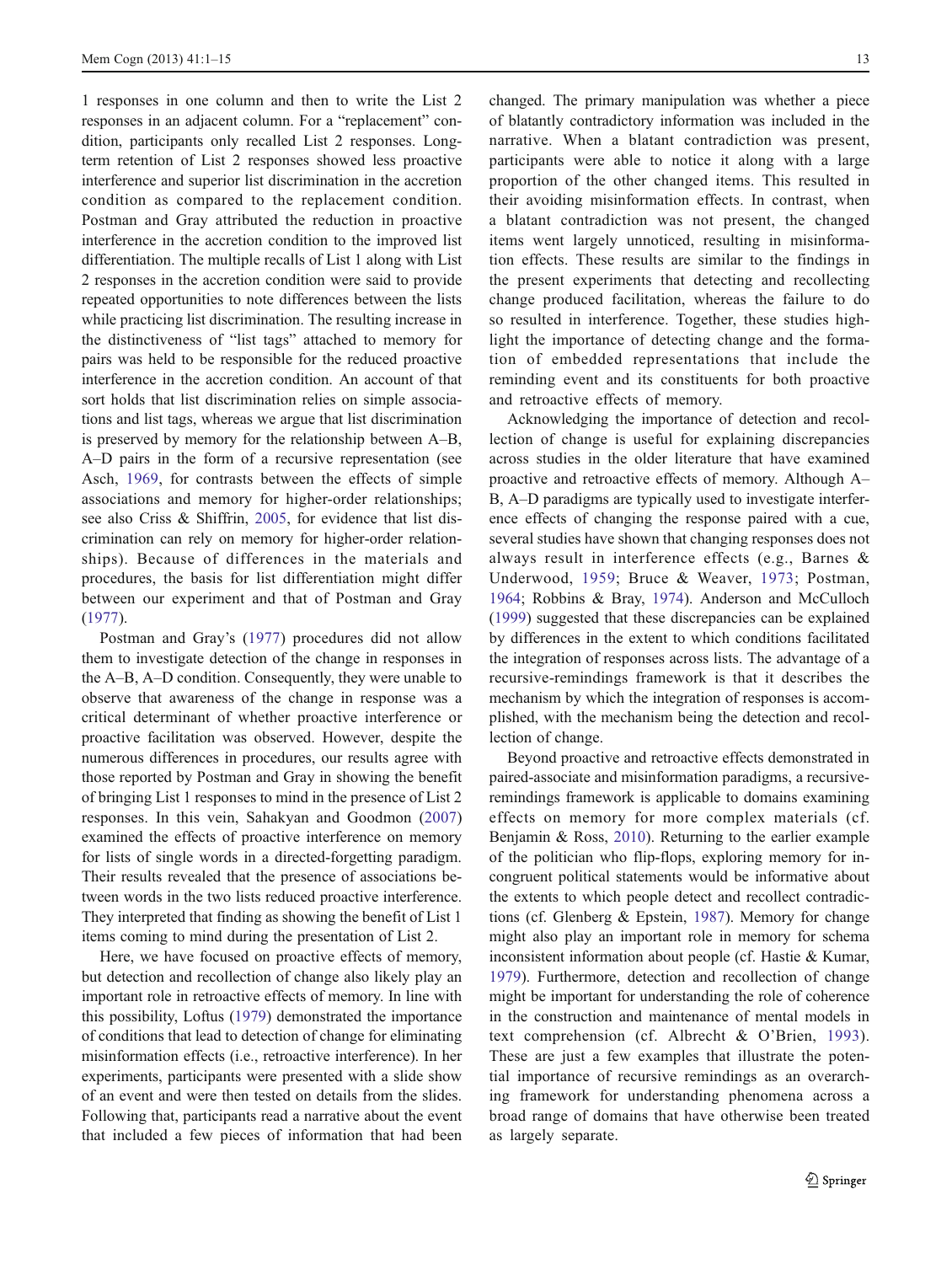<span id="page-13-0"></span>Finally, the results from the present experiments revealed that individual differences in recollection of change predicted recall of List 2 responses. Such individual differences in the detection and recollection of change might be important for a variety of tasks, including the tasks described in the preceding paragraph. Evidence consistent with this suggestion was found by Zhu et al. [\(2010\)](#page-14-0), who showed that individual differences in the susceptibility to misinformation effects (retroactive interference) correlated with differences in change detection in a perceptual task. Also, those who are less likely to detect and recollect change might be less likely to detect and recollect consistency among events. For example, Jacoby (1974) reported results pointing to the importance of individual differences in memory for categorically related information due to differences in looking back at information presented earlier during study. Similarly, Potts and colleagues (Potts, [1977;](#page-14-0) Potts, Keller, & Rooley, [1981;](#page-14-0) Potts & Peterson, [1985\)](#page-14-0) have shown individual differences in the ability to integrate new learning with preexisting knowledge in linearordering tasks. Investigation of detection and recollection of change in the context of memory tasks has been largely neglected, but it holds promise as a means of investigating individual differences as well as proactive and retroactive effects of memory.

Author note This research was supported by a James S. McDonnell Foundation 21st Century Science Initiative in Bridging Brain, Mind, and Behavior Collaborative Award to the second author. We thank Rachel Teune for her assistance with manuscript preparation and data collection, and Sarah Arnspiger, Ashley Bartels, and Lauren Guenther for their assistance with data collection.

## References

- Albrecht, J. E., & O'Brien, E. J. (1993). Updating a mental model: Maintaining both local and global coherence. Journal of Experimental Psychology. Learning, Memory, and Cognition, 19, 1061– 1070. doi:[10.1037/0278-7393.19.5.1061](http://dx.doi.org/10.1037/0278-7393.19.5.1061)
- Anderson, M. C., & McCulloch, K. C. (1999). Integration as a general boundary condition on retrieval-induced forgetting. Journal of Experimental Psychology. Learning, Memory, and Cognition, 25, 608–629. doi[:10.1037/0278-7393.25.3.608](http://dx.doi.org/10.1037/0278-7393.25.3.608)
- Appleton-Knapp, S. L., Bjork, R. A., & Wickens, T. D. (2005). Examining the spacing effect in advertising: Encoding variability, retrieval processes, and their interaction. Journal of Consumer Research, 32, 266–176.
- Asch, S. E. (1969). A reformulation of the problem of associations. American Psychologist, 24, 92–102.
- Barnes, J. M., & Underwood, B. J. (1959). "Fate" of first-list associations in transfer theory. Journal of Experimental Psychology, 58, 97–105. doi[:10.1037/h0047507](http://dx.doi.org/10.1037/h0047507)
- Benjamin, A. S., & Ross, B. H. (2010). The causes and consequences of reminding. In A. S. Benjamin (Ed.), Successful remembering and successful forgetting: A Festschrift in honor of Robert A. Bjork (pp. 71–87). New York: Psychology Press.
- Benjamin, A. S., & Tullis, J. (2010). What makes distributed practice effective? Cognitive Psychology, 61, 228–247.
- Bishara, A. J., & Jacoby, L. L. (2008). Aging, spaced retrieval, and inflexible memory performance. Psychonomic Bulletin & Review, 15, 52–57. doi[:10.3758/PBR.15.1.52](http://dx.doi.org/10.3758/PBR.15.1.52)
- Bruce, D., & Weaver, G. E. (1973). Retroactive facilitation in shortterm retention of minimally learned paired associates. Journal of Experimental Psychology, 100, 9–17.
- Corballis, M. C. (2011). The recursive mind: The origin of human language, thought, and civilization. Princeton: Princeton University Press.
- Criss, A. H., & Shiffrin, R. M. (2005). List discrimination in associative recognition and implications for representation. Journal of Experimental Psychology. Learning, Memory, and Cognition, 31, 1199–1212.
- Glenberg, A. M., & Epstein, W. (1987). Inexpert calibration of comprehension. Memory & Cognition, 115, 119–136.
- Hall, J. F. (1971). Verbal learning and retention. Philadelphia: Lippincott.
- Hastie, R., & Kumar, P. A. (1979). Person memory: Personality traits as organizing principles in memory for behaviors. Journal of Personality and Social Psychology, 37, 25–38.
- Hay, J. F., & Jacoby, L. L. (1999). Separating habit and recollection in young and older adults: Effects of elaborative processing and distinctiveness. Psychology and Aging, 14, 122–134. doi[:10.1037/0882-7974.14.1.122](http://dx.doi.org/10.1037/0882-7974.14.1.122)
- Hintzman, D. L. (2004). Judgment of frequency versus recognition confidence: Repetition and recursive reminding. Memory & Cognition, 32, 336–350. doi:[10.3758/BF03196863](http://dx.doi.org/10.3758/BF03196863)
- Hintzman, D. L. (2005). Memory strength and recency judgments. Psychonomic Bulletin & Review, 12, 858–864. doi[:10.3758/](http://dx.doi.org/10.3758/BF03196777) [BF03196777](http://dx.doi.org/10.3758/BF03196777)
- Hintzman, D. L. (2010). How does repetition affect memory? Evidence from judgments of recency. Memory & Cognition, 38, 102–115. doi[:10.3758/MC.38.1.102](http://dx.doi.org/10.3758/MC.38.1.102)
- Hintzman, D. L. (2011). Research strategy in the study of memory: Fads, fallacies, and the search for the "coordinates of truth. Perspectives on Psychological Science, 6, 253–271. doi:[10.1177/1745691611406924](http://dx.doi.org/10.1177/1745691611406924)
- Huppert, F. A., & Piercy, M. (1978). The role of trace strength in recency and frequency judgments by amnesic and control subjects. Quarterly Journal of Experimental Psychology, 30, 347–354.
- Jacoby, L. L. (1974). The role of mental contiguity in memory: Registration and retrieval effects. Journal of Verbal Learning and Verbal Behavior, 13, 483–496. doi:[10.1016/S0022-5371](http://dx.doi.org/10.1016/S0022-5371(74)80001-0) [\(74\)80001-0](http://dx.doi.org/10.1016/S0022-5371(74)80001-0)
- Jacoby, L. L. (1991). A process dissociation framework: Separating automatic from intentional uses of memory. Journal of Memory and Language, 30, 513–541. doi:[10.1016/0749-596X\(91\)90025-F](http://dx.doi.org/10.1016/0749-596X(91)90025-F)
- Jacoby, L. L. (1996). Dissociating automatic and consciously controlled effects of study/test compatibility. Journal of Memory and Language, 35, 32–52.
- Jacoby, L. L., & Wahlheim, C. N. (2012). Memory for change: The role of recursive remindings in list discrimination (source memory). Manuscript submitted for publication.
- Johnston, W. A., & Uhl, C. N. (1976). The contributions of encoding effort and variability to the spacing effect on free recall. Journal of Experimental Psychology: Human Learning and Memory, 2, 153–160.
- Kahana, M. J., Howard, M. W., & Polyn, S. M. (2008). Associative retrieval processes in episodic memory. In J. H. Byrne (Ed. in Chief) & H. L. Roediger III (Vol. Ed.), Learning and memory: A comprehensive reference: Vol. 2. Cognitive psychology of memory (pp. 467–490). Amsterdam, The Netherlands: Elsevier.
- Kuhl, B. A., Shah, A. T., DuBrow, S., & Wagner, A. D. (2010). Resistance to forgetting associated with hippocampus-mediated reactivation during new learning. Nature Neuroscience, 13, 501–506.
- Loftus, E. F. (1979). Reactions to blatantly contradictory information. Memory & Cognition, 7, 368–374.